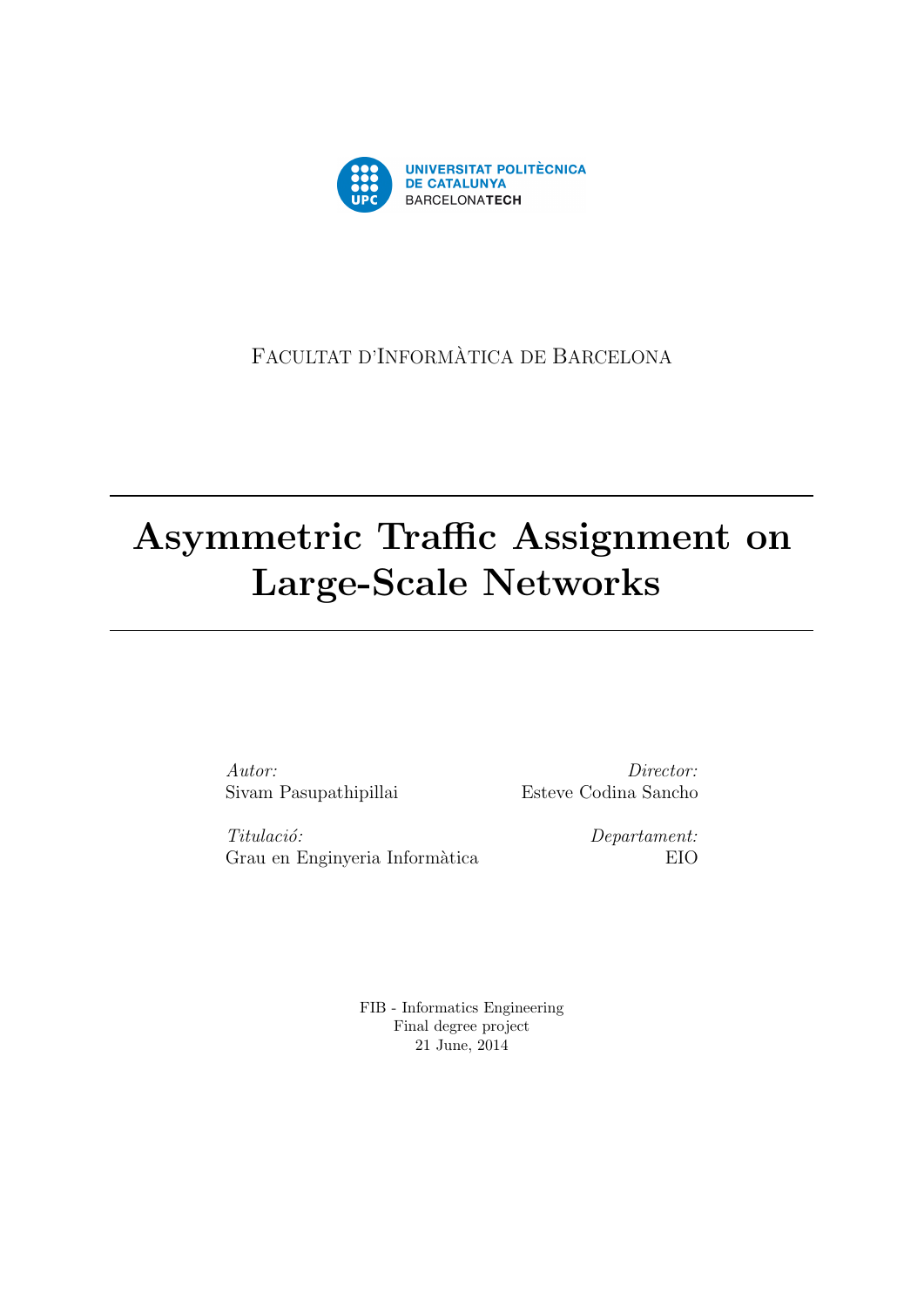# **Contents**

| $\mathbf{1}$ |          | Introduction<br>3                                                                                                        |
|--------------|----------|--------------------------------------------------------------------------------------------------------------------------|
|              | 1.1      | 3                                                                                                                        |
|              | 1.2      | 3                                                                                                                        |
| $\bf{2}$     |          | $\overline{5}$<br>The Traffic Assignment Problem                                                                         |
|              | 2.1      | $\overline{5}$                                                                                                           |
|              | 2.2      | Equilibrium description $\ldots \ldots \ldots \ldots \ldots \ldots \ldots \ldots \ldots \ldots \ldots$<br>$\overline{5}$ |
|              | 2.3      | 6                                                                                                                        |
|              |          | $6\phantom{.}6$<br>2.3.1                                                                                                 |
|              | 2.4      | $\overline{7}$                                                                                                           |
|              | 2.5      | $\overline{7}$                                                                                                           |
|              | 2.6      | 8                                                                                                                        |
|              | 2.7      | 9                                                                                                                        |
|              | 2.8      | 10                                                                                                                       |
|              | 2.9      | 11                                                                                                                       |
|              | 2.10     | 11                                                                                                                       |
|              | $2.11\,$ | 12                                                                                                                       |
| 3            |          | ATA algorithm<br>13                                                                                                      |
|              | $3.1\,$  | 13<br>Description                                                                                                        |
|              |          | 13<br>Shortest path tree computation $\ldots \ldots \ldots \ldots \ldots \ldots \ldots \ldots$<br>3.1.1                  |
|              |          | 14<br>3.1.2                                                                                                              |
|              |          | Convergence criterion testing $\ldots \ldots \ldots \ldots \ldots \ldots \ldots \ldots$<br>14<br>3.1.3                   |
|              |          | 15<br>3.1.4                                                                                                              |
|              | 3.2      | 15                                                                                                                       |
|              | 3.3      | 15                                                                                                                       |
|              | 3.4      | 16                                                                                                                       |
|              |          | 16<br>3.4.1                                                                                                              |
|              |          | 17<br>3.4.2                                                                                                              |
|              | 3.5      | 17                                                                                                                       |
|              |          | 3.5.1<br>18                                                                                                              |
|              |          | 3.5.2<br>19                                                                                                              |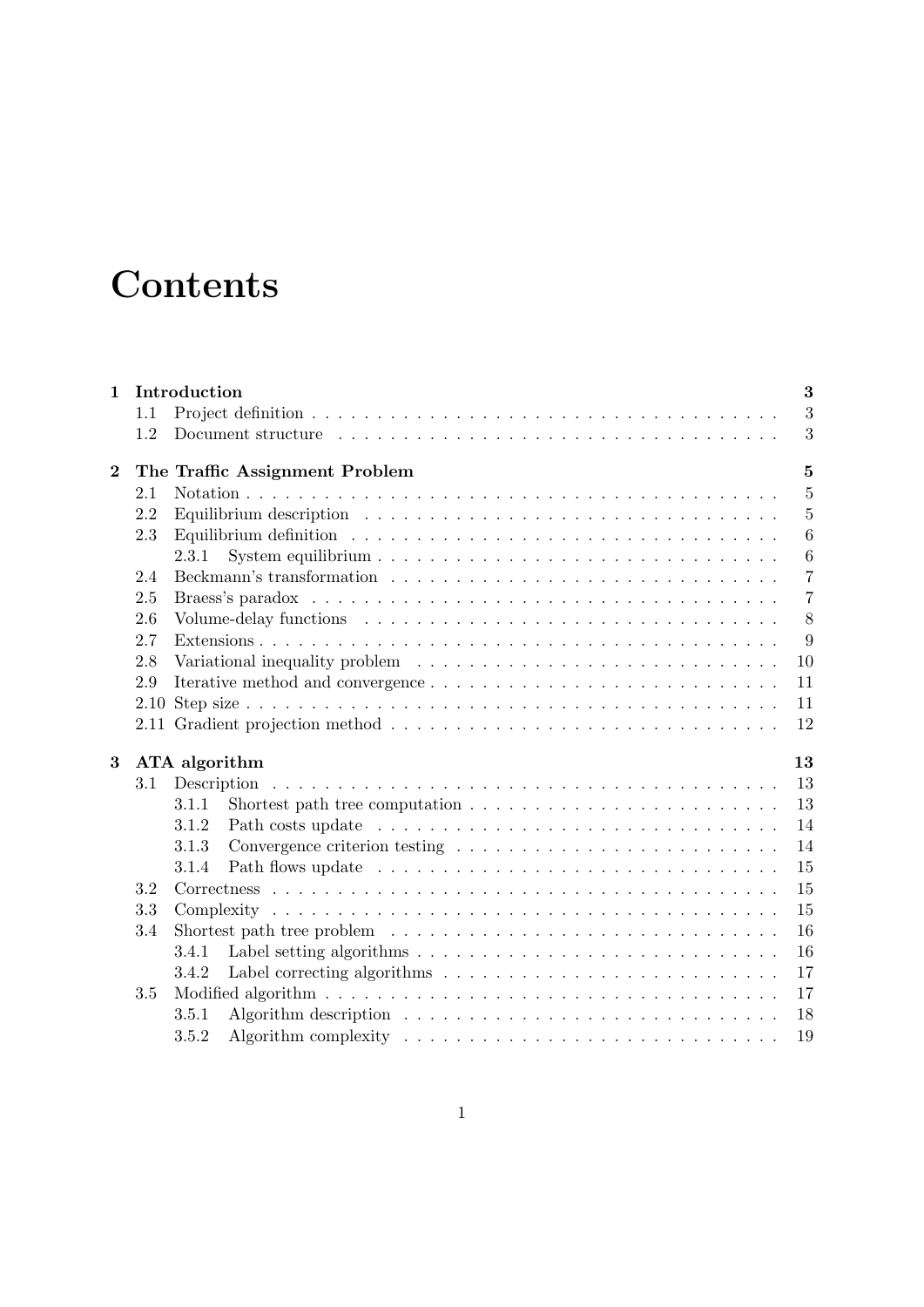| $\overline{\mathbf{4}}$ |     | Project development |    |  |  |  |  |  |
|-------------------------|-----|---------------------|----|--|--|--|--|--|
|                         | 4.1 |                     | 20 |  |  |  |  |  |
|                         |     | 4.1.1               | 20 |  |  |  |  |  |
|                         |     | 4.1.2               | 20 |  |  |  |  |  |
|                         |     | 4.1.3               | 21 |  |  |  |  |  |
|                         | 4.2 |                     | 22 |  |  |  |  |  |
|                         |     | 4.2.1               | 22 |  |  |  |  |  |
|                         |     | 4.2.2               | 22 |  |  |  |  |  |
|                         |     | 4.2.3               | 22 |  |  |  |  |  |
|                         |     | 4.2.4               | 22 |  |  |  |  |  |
|                         | 4.3 |                     | 23 |  |  |  |  |  |
|                         | 4.4 |                     |    |  |  |  |  |  |
|                         | 4.5 |                     | 28 |  |  |  |  |  |
|                         |     | 4.5.1               | 28 |  |  |  |  |  |
|                         |     | 4.5.2               | 28 |  |  |  |  |  |
|                         |     | 4.5.3               | 28 |  |  |  |  |  |
|                         | 4.6 |                     | 29 |  |  |  |  |  |
|                         | 4.7 |                     | 30 |  |  |  |  |  |
|                         | 4.8 |                     | 31 |  |  |  |  |  |
|                         | 4.9 |                     | 32 |  |  |  |  |  |
|                         |     | 4.9.1               | 32 |  |  |  |  |  |
|                         |     | 4.9.2               | 32 |  |  |  |  |  |
|                         |     | 4.9.3               | 32 |  |  |  |  |  |
|                         |     | 4.9.4               | 33 |  |  |  |  |  |
|                         |     |                     |    |  |  |  |  |  |

#### 5 References 35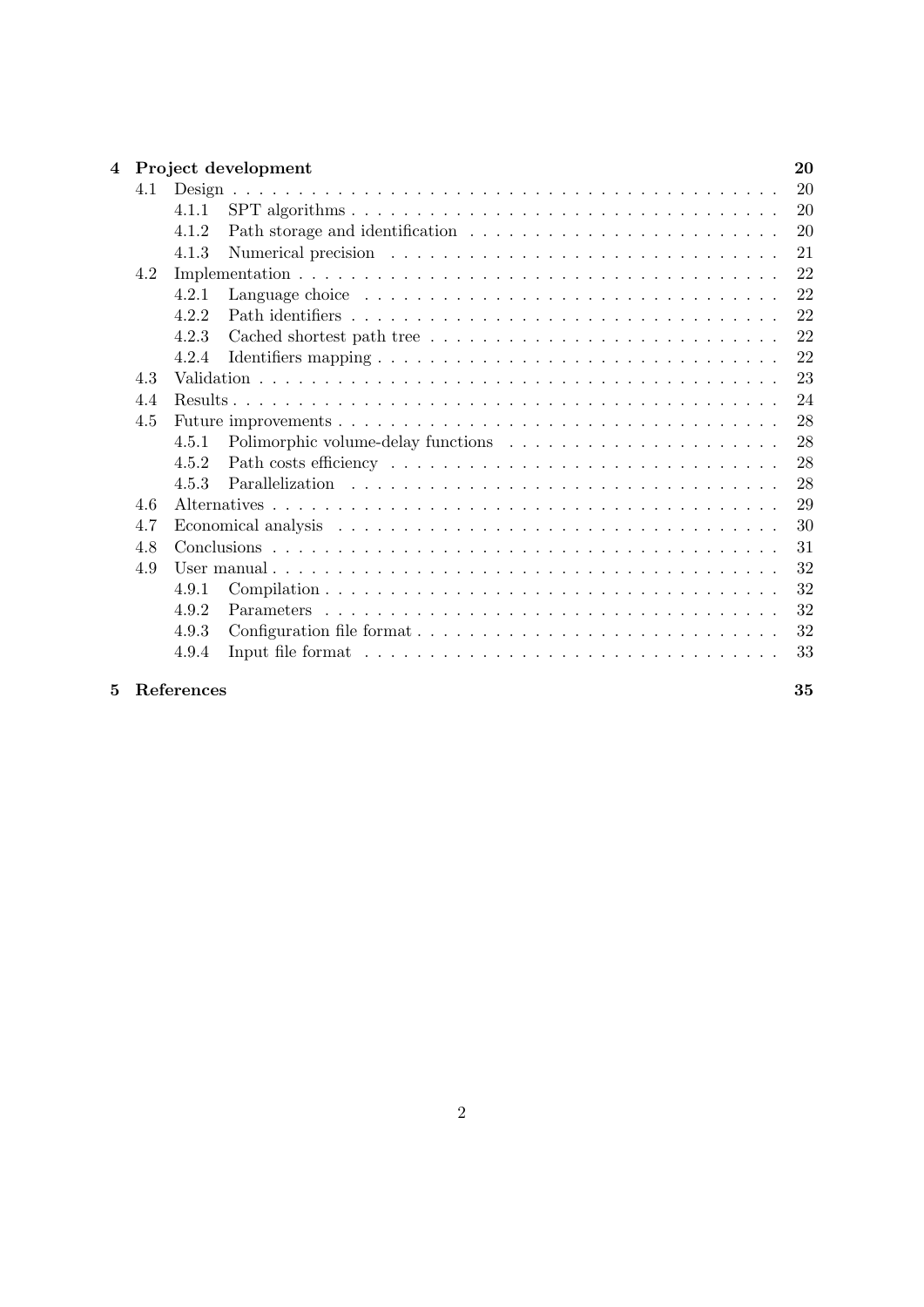# Chapter 1 Introduction

# 1.1 Project definition

#### The traffic assignment problem [TA] is a recurring problem in urban transportation network analysis. The problem can be formulated as: given a directed graph and an origin-destination trip rate matrix, find a set of paths and their relative flows, such that an equilibrium situation is reached and the demand of travelers from each origin to each destination is satisfied. Each link in the graph has an associated cost function, which in urban transportation network usually models the travel time on a particular street. If this function depends only on the link's flow, the problem takes the name of symmetric, or diagonal, traffic assignment problem. Otherwise, i.e. when link costs also depends on other links' flows, the problem is called asymmetric traffic assignment [ATA]. Traffic assignment has applications in various fields including communication networks routing, urban transportation networks planning as well as economics and game theory. In our project, we have developed an algorithm for the asymmetric traffic assignment problem using a gradient projection technique. The algorithm was then tested on various medium to large scale network in order to evaluate its performance. Finally, a modified version of the

algorithm was implemented and a comparative analysis of the results was executed.

#### 1.2 Document structure

The first part of this document introduces some relevant theory about the traffic assignment problem. In section 2.3 the concept of equilibrium is defined and different examples are presented. In section 2.4 the basic formulation of the traffic assignment problem as a non linear program is presented while section 2.7 describes some extensions to the basic model. In section 2.5 an interesting urban networks paradox is described. Section 2.8 describe other relevant concepts about the problem statement and in the following sections various algorithm design schemes are explained.

The second part of this document focuses on the development of our project. In section 3.1 a detailed description of the algorithm implemented is carried on. Sections 3.2 and 3.3 analyse the algorithm's complexity and correctness. In section 3.4 an analysis of the shortest path problem and algorithms is carried on.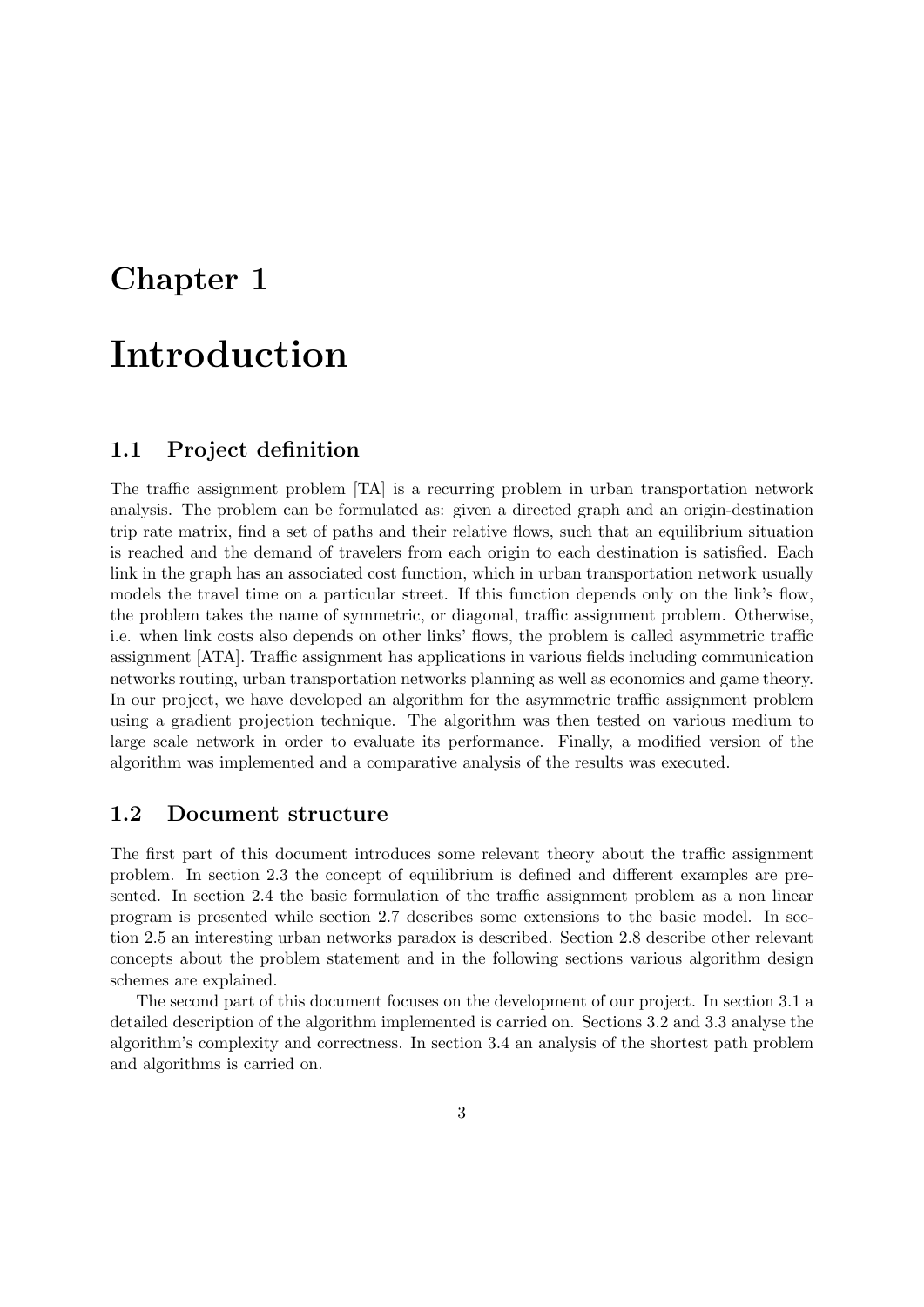The last part of the document contains design considerations and implementation details of the developed software. In section 4.4 computational results are presented and in section 4.5 possible improvements are proposed. Section 4.6 contains alternative available software packages to solve the problem while section 4.7 contains an economical analysis of the project.

Finally in section 4.8 conclusions are drawn on the results obtained and on the developed project as a whole.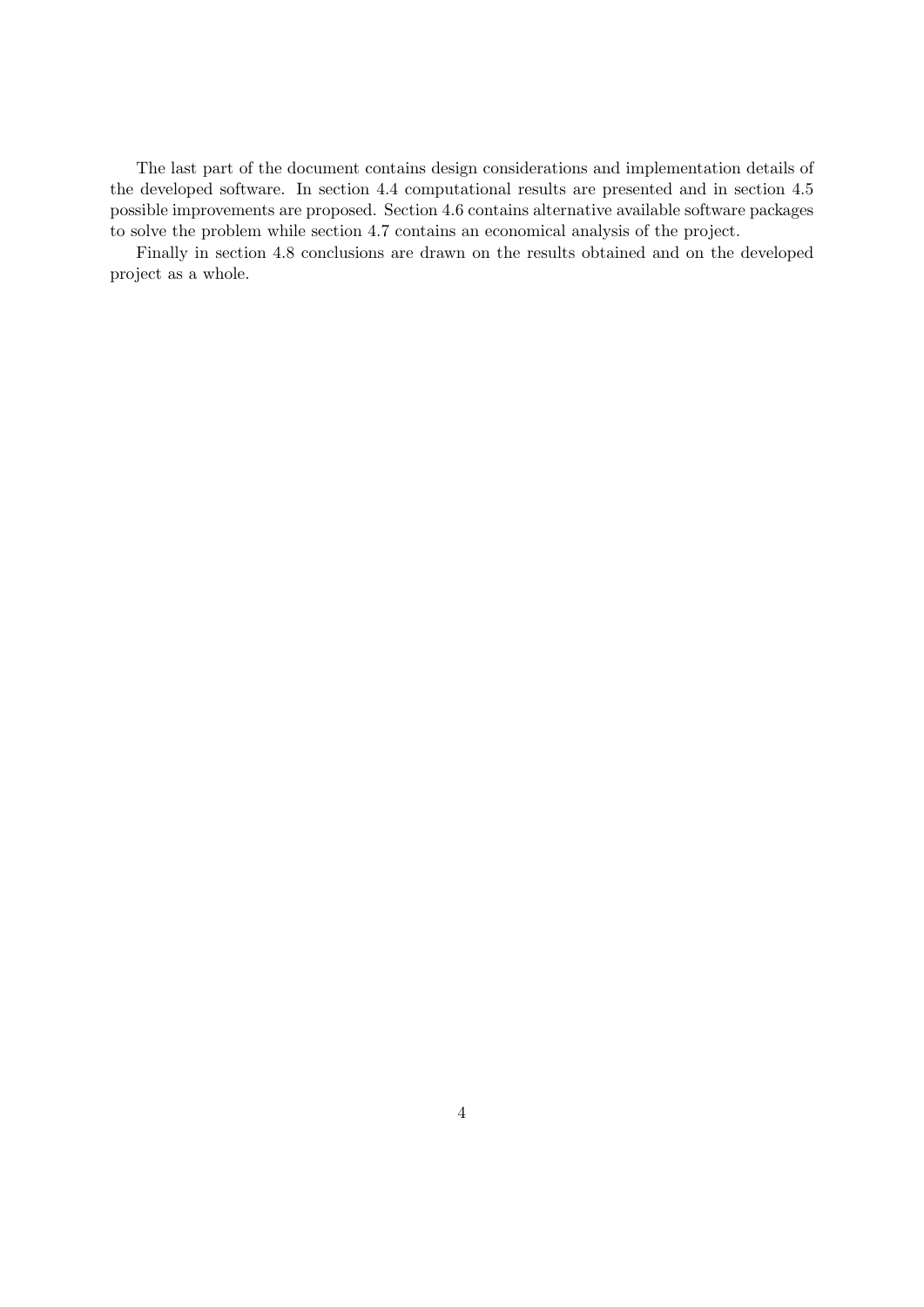### Chapter 2

# The Traffic Assignment Problem

#### 2.1 Notation

| G(N, A)          | Directed graph of nodes and links          |
|------------------|--------------------------------------------|
| N                | Set of nodes                               |
| $\boldsymbol{A}$ | Set of links                               |
| W                | Set of origin-destination pairs            |
| $\Gamma$         | Set of paths, $\otimes_{w \in W} \Gamma_w$ |
| $\Gamma_{pq}$    | Set of paths from p to q for $(p,q) \in W$ |
| $d_{pq}$         | Trip rate from p to q for $(p,q) \in W$    |
| $v_a$            | Link flow on $a \in A$                     |
| $t_a$            | Link cost of $a \in A$                     |
| $h_{\gamma}$     | Path flow on $\gamma \in \Gamma$           |
| $c_{\gamma}$     | Path cost of $\gamma \in \Gamma$           |
| $\mathbf{v}$     | Vector of link flows                       |
| t                | Vector of link costs                       |
| h                | Vector of path flows                       |
| $\mathbf c$      | Vector of path costs                       |
|                  |                                            |

#### 2.2 Equilibrium description

When modeling complex systems such as traffic patterns in an urban transportation network, assumptions must be made in order to reduce the model complexity and facilitate analysis. In the case of traveler's behaviour, one might assume that each traveler on the network will try to minimize his personal travel time.

Considering a single origin-destination pair, this assumption implies that the system will tend to an equilibrium situation in which every used path from the origin to the destination will have the same travel time, while all the other paths remain unused. This conclusion stems from the fact that if a traveler is traveling on a path and there is another path with a lower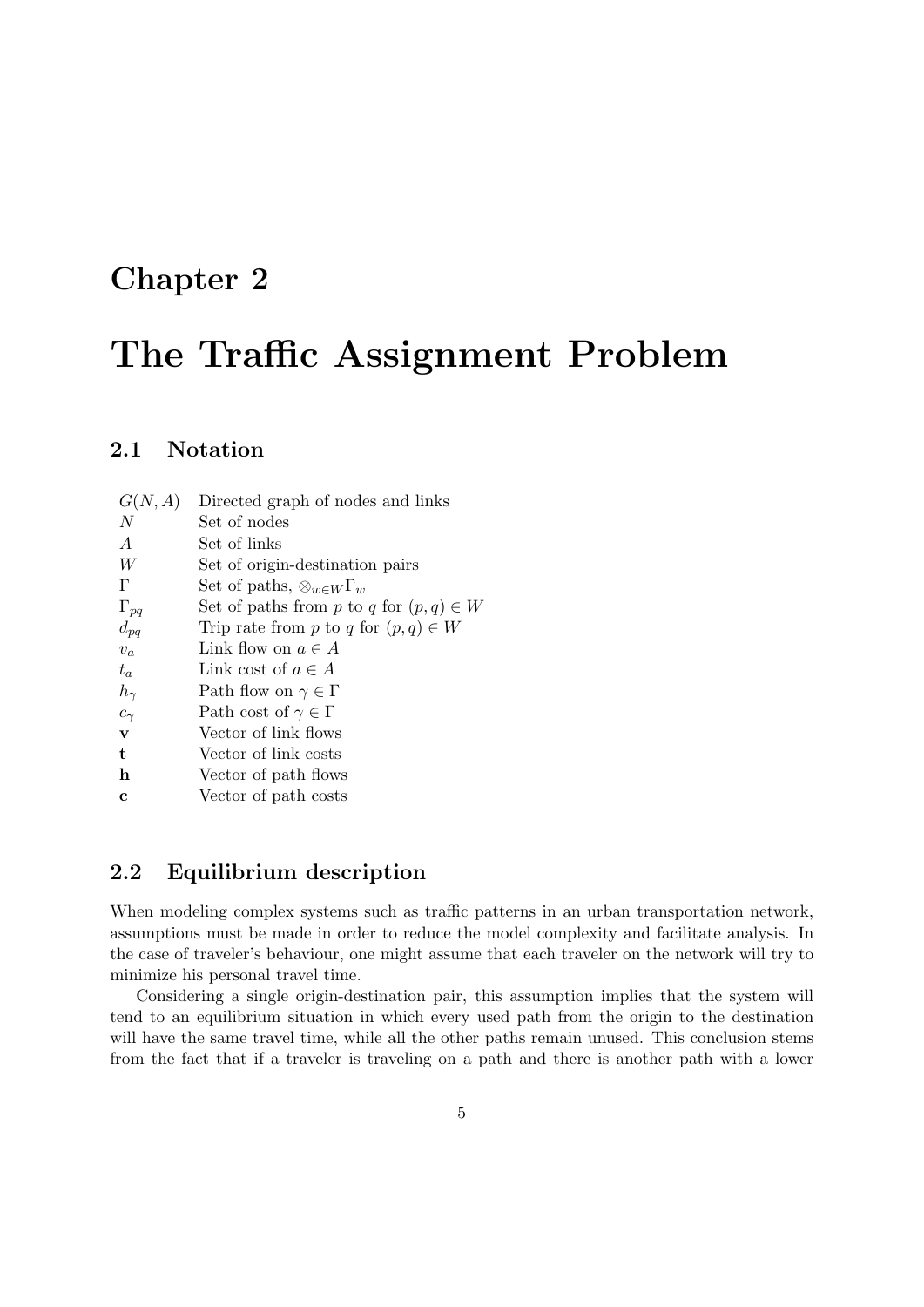travel time, he is encouraged to change his route and to take the better path, thus increasing that path's travel time.

This tendency will naturally stop when the following statement is verified:

No traveler can reduce his journey time by unilaterally choosing another route

Notice that the equilibrium statement also implies that the average travel time from an origin to a destination is equal to the minimum travel time. The following paragraph introduce the notion of equilibrium and how it can be formalized mathematically.

#### 2.3 Equilibrium definition

The equilibrium conditions described in the previous paragraph are usually attributed to J.G. Wardrop and are therefore known as the Wardrop equilibrium conditions. Let  $c_{\text{max}}$  be the cost of the simple path  $\gamma$  between origin p and destination q and let  $m_{pq}$  be the cost of the shortest path between  $p$  and  $q$ , then Wardrop user equilibrium conditions can be stated as

$$
h_{pq\gamma}(c_{pq\gamma} - m_{pq}) = 0 \qquad \forall \gamma \in \Gamma_{(p,q)}, \forall (p,q) \in W \tag{2.1}
$$

$$
c_{pq\gamma} - m_{pq} \geq 0 \qquad \qquad \forall \gamma \in \Gamma_{(p,q)}, \forall (p,q) \in W \tag{2.2}
$$

$$
\sum_{\gamma \in \Gamma_{pq}} h_{pq\gamma} = d_{pq} \qquad \qquad \forall (p, q) \in W \tag{2.3}
$$

$$
h_{pq\gamma} \geq 0 \qquad \forall \gamma \in \Gamma_{(p,q)}, \forall (p,q) \in W \tag{2.4}
$$

$$
m_{pq} \geq 0 \qquad \qquad \forall (p,q) \in W \tag{2.5}
$$

where  $(2.3)$  states that the sum of the path flows must be equal to the trip rate from p to q while (2.4) and (2.5) state the nonnegativity of the path flows and corresponding costs thus ensuring the physical legitimacy of the solution.

A vector of path flows that satisfies the Wardrop conditions for a specific network, assuming that travelers behave the way we have described, is a solution for the traffic assignment problem on that network. The equilibrium situation described is usually called user equilibrium in contrast with the concept of system equilibrium.

#### 2.3.1 System equilibrium

Another possible assumption about traveler's behaviour is that travelers choose their path so that the system total travel time is minimized. Total travel time can be expressed as

$$
\sum_{a \in A} t_a(v_a)v_a = \sum_{(p,q) \in W} \sum_{\gamma \in \Gamma_{pq}} c_{pq\gamma}(\mathbf{h}) h_{pq\gamma}
$$
\n(2.6)

If we define the marginal travel cost of link  $a$  at flow  $v_a$  as the increase of the link's travel time caused by an additional (marginal) traveler

$$
\bar{t}_a(v_a) := \frac{d}{dv_a}(t_a(v_a)v_a) = t_a(v_a) + t'_a(v_a)v_a \tag{2.7}
$$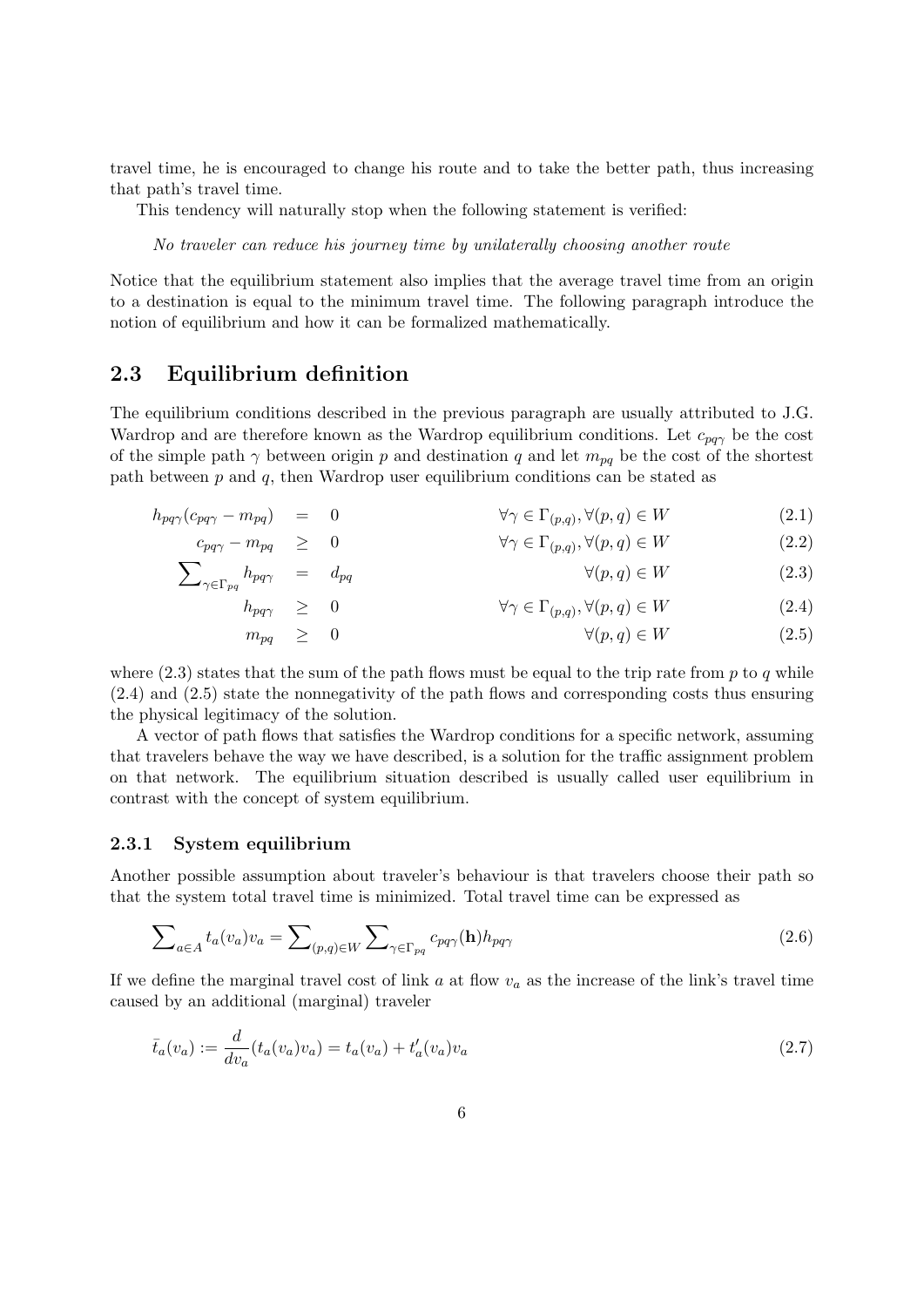Then the difference between personal cost and system cost is  $t'(v_a)v_a$ . If travelers could perceive  $\bar{t}$  instead of t, when making their route choice, the system would naturally tend to an equilibrium where total travel time is minimized.

One way to enforce this situation is by introducing taxation to make travelers aware of this cost discrepancy. The equilibrium situation just described is referred to as system equilibrium.

#### 2.4 Beckmann's transformation

It is possible to represent the traffic assignment problem as a nonlinear mathematical program whose solution satisfies the Wardrop conditions. The program formulation is the following

$$
\min T(\mathbf{f}) := \sum_{a \in A} \int_0^{v_a} t_a(s) \, ds \tag{2.8}
$$

subject to

$$
\sum_{\gamma \in \Gamma_{pq}} h_{pq\gamma} = d_{pq} \qquad \qquad \forall (p, q) \in W \qquad (2.9)
$$

$$
h_{pq\gamma} \geq 0 \qquad \forall \gamma \in \Gamma_{pq}, \forall (p,q) \in W \qquad (2.10)
$$

$$
\sum_{(p,q)\in W} \sum_{\gamma \in \Gamma_{pq}} \delta_{pq\gamma a} h_{pq\gamma} = v_a \qquad \forall a \in A \qquad (2.11)
$$

where

$$
\delta_{pq\gamma a} = \begin{cases} 1, & \text{path } \gamma \text{ contains link } a \\ 0, & \text{otherwise} \end{cases}
$$
 (2.12)

This mathematical program is referred to as Beckmann's transformation. The program's nonlinearity is caused by the nonlinear volume-delay function contained in (2.8). The objective function itself does not have a meaningful representation in the physical network, but, using this function, it is possible to prove the equivalency between first-order optimality conditions of this program and user equilibrium conditions, i.e. each optimal solution of the program satisfies the Wardrop user equilibrium conditions.

The function  $t$  must be integrable in order for the objective function to be well defined. If  $t$  is differentiable, the integral is well defined if and only if the Jacobian matrix  $\nabla$ **t**(**f**) is symmetric everywhere. Obviously, this is not the case for the asymmetric variant of the problem and therefore there is no direct correlation between this variant and the program defined in this paragraph.

On the other hand the equilibrium conditions define a solution in both the diagonal and asymmetric version of the problem. In the following section the so called Braess paradox is presented.

#### 2.5 Braess's paradox

Consider the network described in figure 2.1 without the dashed link. Each link has an associated cost function which represents the travel time on the link in minutes. N represents the number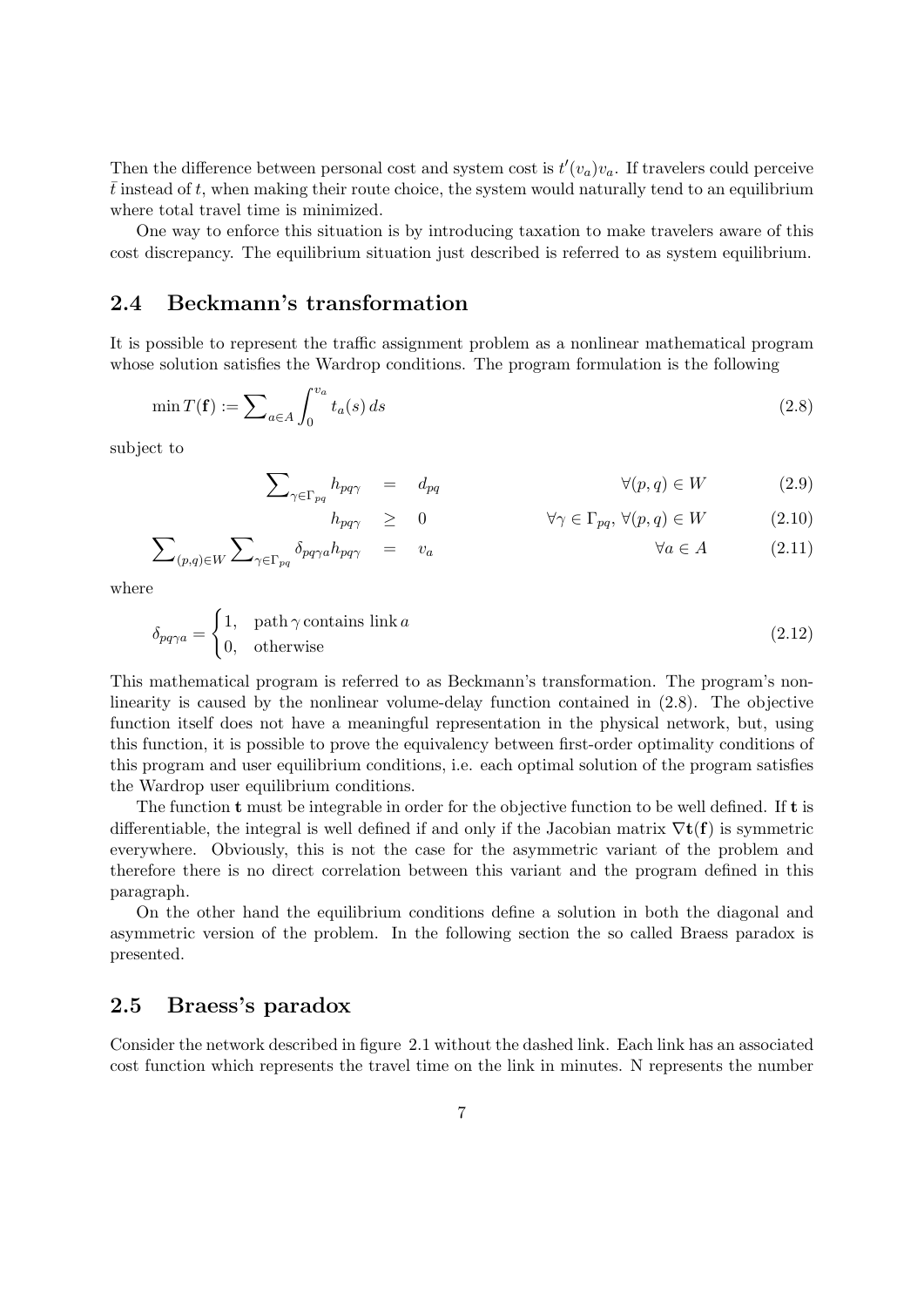

Figure 2.1: Example of Braess's paradox

of travelers that choose to travel on the link. If we assume a trip rate of 8000 travelers from A to D, then the user equilibrium flows are

 $h_{abd} = 2000 \quad c_{abd} = 65$  $h_{acd} = 2000 \quad c_{acd} = 65$ 

and the average travel time from A to D is 65 minutes.

Now consider adding the dashed link B - C to the network. With this new configuration the new equilibrium flows are

 $h_{abd} = 4000$   $c_{abd} = 80$ 

with average travel time of 80 minutes. Interestingly enough, adding capacity to the network increase the average travel time. This is due to the fact that travelers tend to minimize personal travel times instead of total travel time.

This paradox, attributed to Dietrich Braess, has extreme relevance in urban transportation network planning as it proves that increasing the network capacity, for example building a new road, may lead to worse traffic congestion.

#### 2.6 Volume-delay functions

Usually in a transportation network, link costs are functions of link flows, i.e.  $t(v)$ . Moreover this type of network usually features some kind of congestion effect so that the flow cost dependency is not linear.

In order to represent such systems, we have to define a suitable function to model both of these aspects. The cost functions, usually called volume-delay functions, are chosen to be continuous, nonnegative and slowly increasing as the link flow increases. After a certain threshold,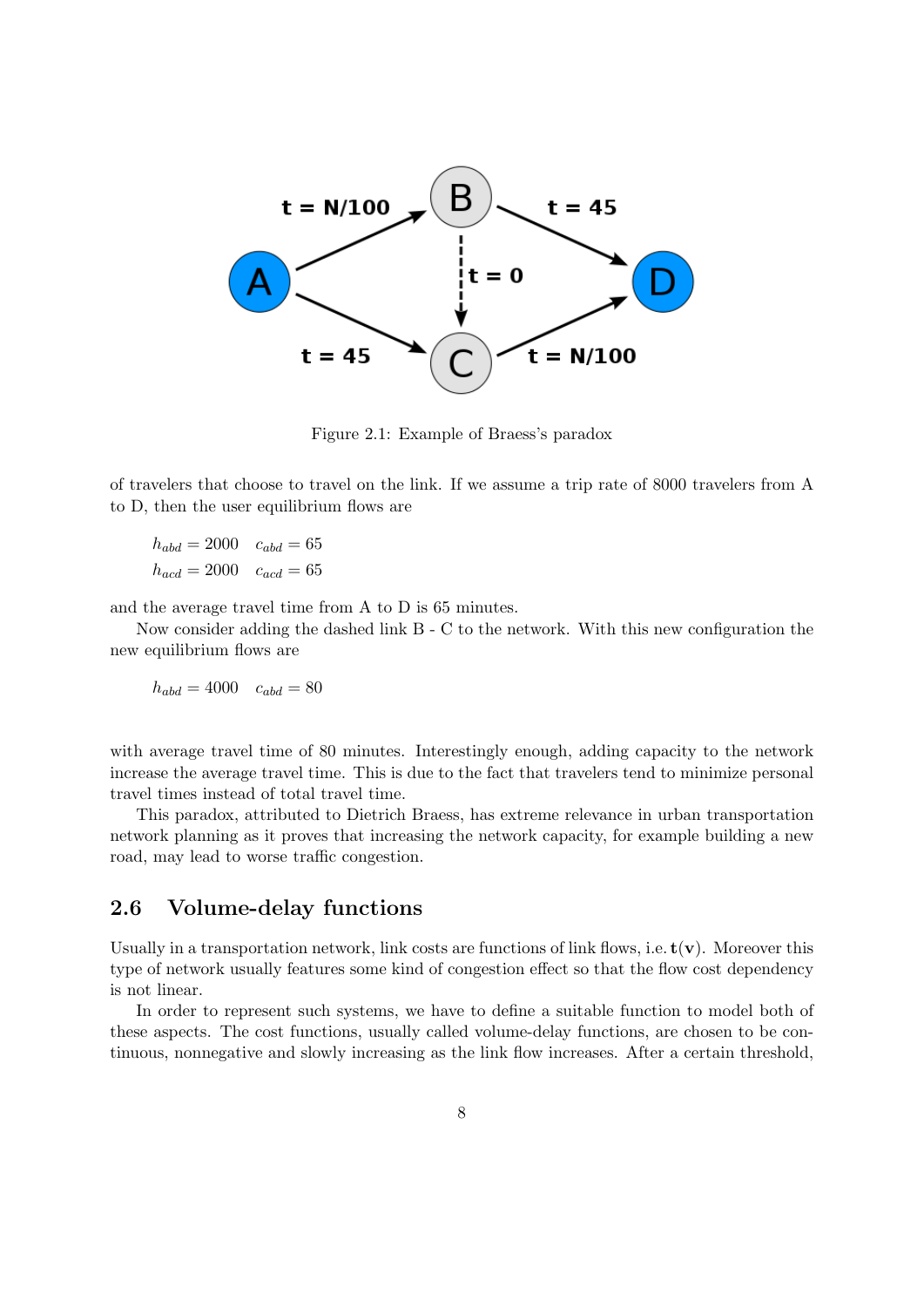which represents the link's maximum capacity, the link cost starts to increase dramatically. An example of a typical volume delay function is represented in figure 2.2.

Usual parameters for volume-delay functions are link's free-flow travel time, i.e. the link's travel time when link flow is zero, link's capacity and modeling time. The latter is the length of the period of time which is interesting to the modeler, e.g. the morning peak hour. We assume that trip rates and flows are nonnegative and real valued. Therefore, since the actual flows of travelers from on origin to a destination are naturally discrete, e.g. number of vehicles that traverse a certain road, all the results obtained in our model refers to averages trip rates and flows over the modeling time period.

In the development of our project we considered two types of volume-delay functions, one for priority links and another for non priority links. The travel time on priority links does not depend on other link's flow. Therefore if a network contained only priority links the problem would be in diagonal form. The volume-delay function used for this type of links is

$$
t_a(v_a) = t_0 \left( 1 + \alpha \left( \frac{v_a}{Hc_a} \right)^{\beta} \right)
$$
\n(2.13)

where  $t_0$  is the free-flow travel time, H is the modeling time and  $c_a$  is the link's capacity.  $\alpha$ and  $\beta$  are parameters that defines a specific volume-delay function. In the implementation these were chosen to be 0.1 and 1.5 respectively. The travel time is computed from the link's length and the maximum speed allowed on the network.

Non priority links are links whose travel time depends generally on the whole link flow vector v. In our model non priority links depend only on the subset of flows corresponding to the links that share the same ending node with the non priority link. This models the traffic interactions at an urban intersection. The volume delay function defined for non priority links is

$$
t_a(x_a(\mathbf{v})) = t_0 + \frac{1}{\theta} \ln \left( 1 + e^{\theta b(x_a(\mathbf{v}) - 1)} \right)
$$
\n(2.14)

where

$$
x_a(\mathbf{v}) = \frac{v_a + \sum_{a' \in X(a)} k_{a'} v_{a'}}{Hc_a}
$$
\n
$$
(2.15)
$$

and  $X(a)$  is the set of priority links that enters the ending node of link a,  $k_{a'}$  is defined as  $\frac{c_a}{a}$  $\frac{c_a}{c_{a'}}$ .

#### 2.7 Extensions

The traffic assignment problem has been studied in many variants. Apart from the already described asymmetric case, the most important extensions have been the elastic demand variant and stochastic models for route choices.

The elastic demand variation consists on considering the trip rates between origin and destination as functions of the least travel cost. A traveler can choose where to travel depending on the perceived benefit of the trip. This variant is more easily interpreted in economical terms considering the network as a supplier of transportation services at a given cost, i.e. travel times, and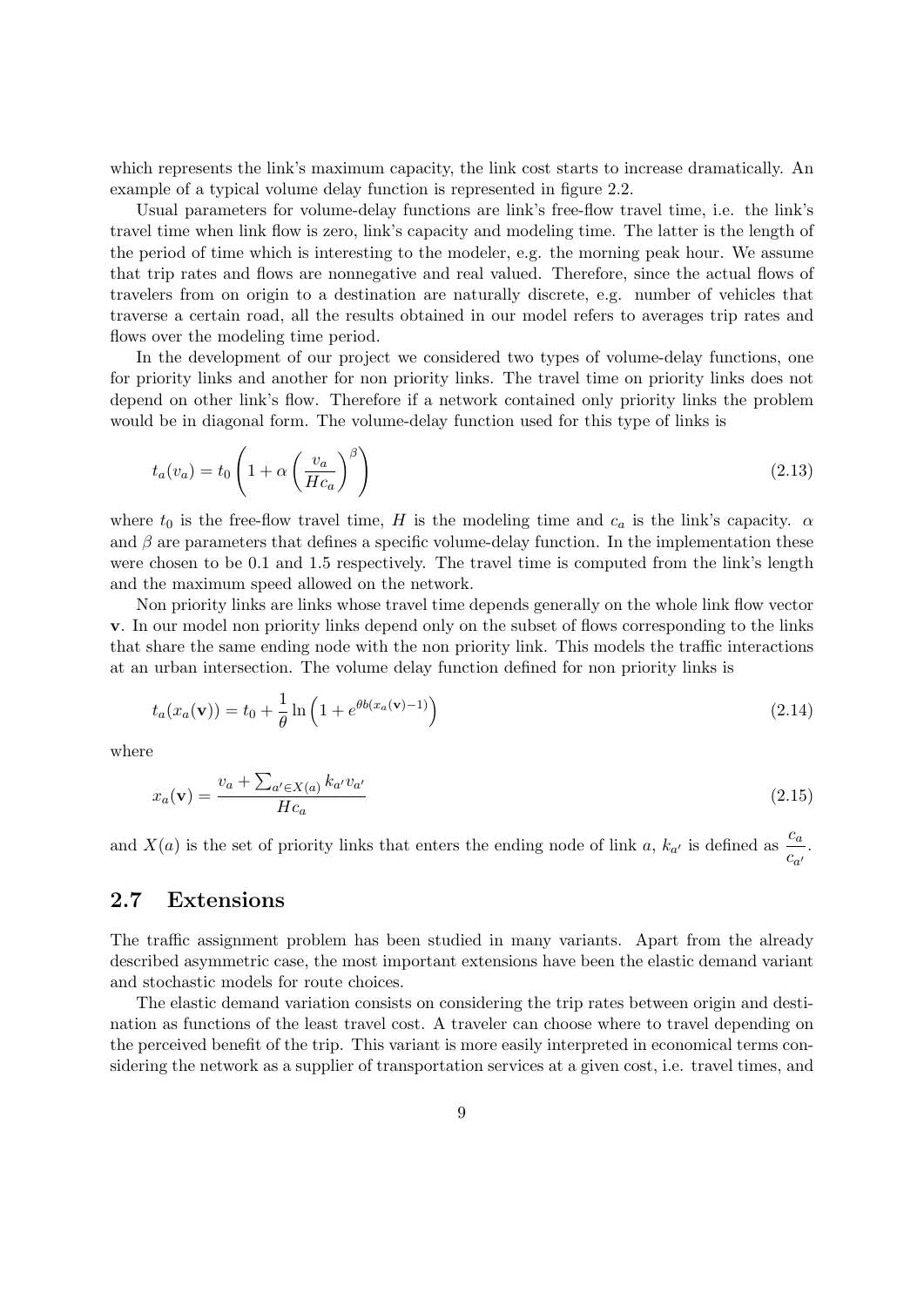

Figure 2.2: Example of volume-delay function

considering trip rates as the variable demand from travelers which consume the transportation services.

In the stochastic traffic assignment model, the assumption that travelers can perceive travel times with absolute precision when making their route choice is dropped. In this formulation travel times depend on probability distributions. In this extension the user equilibrium definition is reformulated as

No traveler **believes** that he can reduce his journey time by unilaterally choosing another route

That means that all used paths have equal perceived costs.

#### 2.8 Variational inequality problem

We now define a variational inequality problem which is a mathematical problem with relevant applications in the design of algorithms for the asymmetric traffic assignment problem.

**DEF** Let  $X \subseteq \mathbb{R}^n$  be a nonempty, closed and convex set, and  $F : X \mapsto \mathbb{R}^n$  a continuous mapping on X. The Variational Inequality Problem [VIP] then is to find an  $\mathbf{x}^* \in X$  such that

$$
F(\mathbf{x}^*)^T(\mathbf{x} - \mathbf{x}^*) \le 0, \quad \forall \mathbf{x} \in X
$$
\n(2.16)

It can be proven that, if F is continuous and  $\nabla F(\mathbf{x})$  is symmetric on an open convex subset of X then [VIP] can be restated as a mathematical program with an objective function of the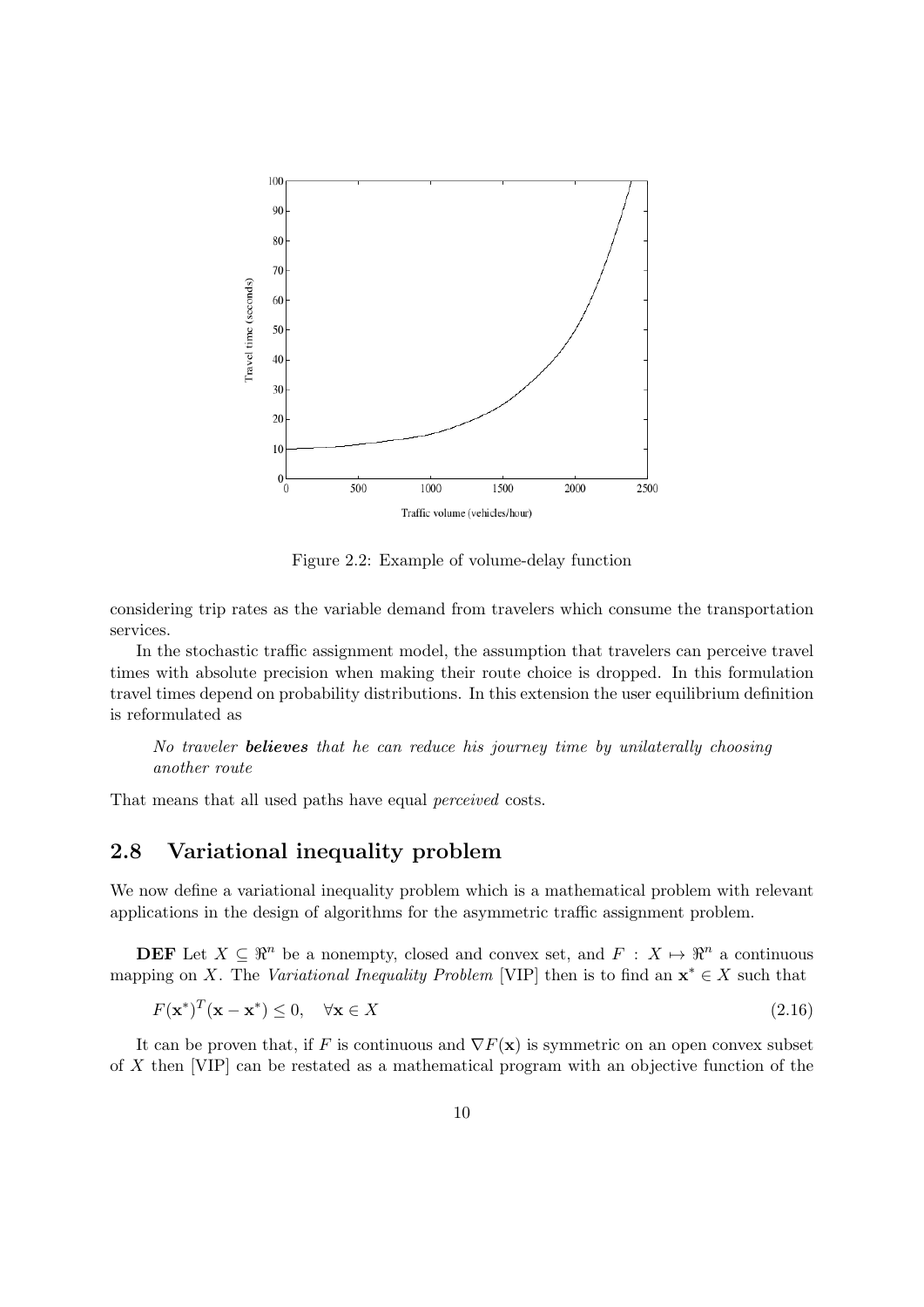same form as the one described in the Beckmann formulation. When  $\nabla$ **F** is asymmetric though it is still possible to define a merit function, usually called a gap function, which estimate the violation of [VIP] at any point  $x \in X$ .

**DEF** Let  $\Omega$  be the set of solutions to [VIP]. A function  $\psi : X \to \mathbb{R} \cup \{-\infty, +\infty\}$  is a gap function for [VIP] if

(1)  $\psi$  is restricted in sign on X, and

(2)  $\psi(\mathbf{x}) = 0 \iff \mathbf{x} \in \Omega$ 

It can be proven that by minimizing a gap function over  $X$ , a solution of the [VIP] is obtained. In the context of traffic equilibrium it can be proven that if we minimize the gap function

$$
G(\mathbf{v}) = \mathbf{t}(\mathbf{x})^T \mathbf{v} - \min_{\mathbf{y} \in V} \mathbf{t}(\mathbf{v})^T \mathbf{y}
$$
\n(2.17)

where V is the space of feasible link flows, we obtain a flow pattern  $\mathbf{v}^*$  which satisfies the Wardrop conditions and we consequently have a solution for traffic assignment problem. This conclusion can be drawn intuitively by analyzing the gap function structure. Equation (2.17) defines the gap function as the difference between the current total travel cost and the one obtained by assigning all the flows to the shortest paths. When the gap function is equal to zero all the flow is assigned to the shortest paths and we have an optimum solution.

#### 2.9 Iterative method and convergence

Many optimization techniques are based on the so called iterative method. This method consists of starting from a valid solution to a problem and iteratively improve the solution by means of a mapping onto the space of solutions, i.e. an iterative algorithm.

One important property of iterative algorithms is convergence, which is the algorithm's ability the generate a sequence of solutions which converges to an optimal solution. Another important factor is the speed at which the sequence converges. It is possible to define conditions under which an iterative algorithm converges to a solution. This conditions are usually defined over the functions used to map a solution to the following in the sequence.

Unfortunately, in the case of asymmetric traffic assignment, some of the algorithms do not comply with the convergence conditions and therefore there is no theoretical evidence that the algorithm will find an optimal solution.

In practice, most of the algorithm designed for the problem seems to converge to a solution and therefore, it may be the case that the convergence conditions are too strict and could be relaxed.

#### 2.10 Step size

The mapping from a solution to another used in an iterative algorithm usually implies two steps: first, define a descent direction for the objective or merit function and second, find an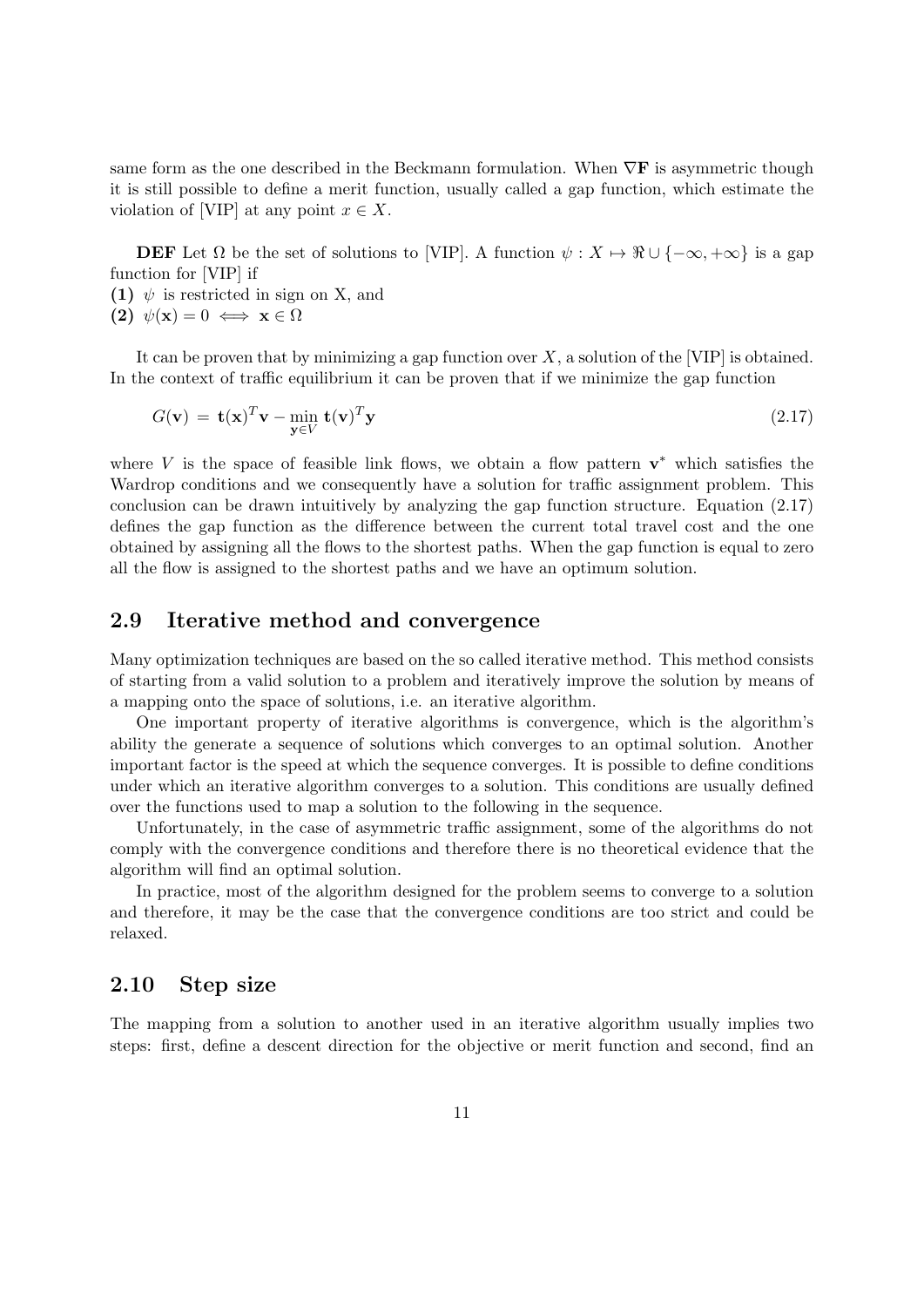appropriate step size so that by moving in the descent direction we reach an improved solution. This can be formulated as

$$
\mathbf{x}^{k+1} = \mathbf{x} + \alpha_k (\mathbf{y}^k - \mathbf{x}^k), k = 1, 2, \dots
$$
\n(2.18)

where  $y - x$  denotes a descent direction and  $\alpha_k$  is so called step size modifier. It can be shown that if  $\sum_{i} \alpha^{k} = \infty$  and  $\sum_{i} (\alpha^{2}) < \infty$  the method almost surely converges to a solution.

There are many techniques in order to choose the step size. A common choice is to choose a predefined step size  $\alpha_k$  in the form  $1/k$  where k is the current iteration of the algorithm. This method is called MSA, or Method of Successive Averages. The biggest drawback of this method is that the convergence speed rapidly decreases with the number of iterations as the step size becomes smaller and smaller. Other possible sequences are

$$
\alpha^k = \frac{1}{\sqrt{k+1}}\tag{2.19}
$$

$$
\alpha^{k} = \left\{ 1, \frac{1}{2}, \frac{1}{2}, \frac{1}{3}, \frac{1}{3}, \frac{1}{3}, \dots, \widehat{\frac{1}{k}}, \frac{1}{k}, \dots, \widehat{\frac{1}{k}}, \dots \right\}
$$
\n(2.20)

The step size  $\alpha_k$  can be interpreted as the weight that every intermediate solution has on the final solution. Considering this, one may assign a larger weight to later solution as they are closer to the optimal solution.

One method that takes advantage of this consideration is the MSWA, or Method of Successive Weighted Averages. In this method the step size is defined as

$$
\alpha^k = \frac{k^d}{\sum_1^k i^d} \tag{2.21}
$$

where  $d$  is a measure of the weight assigned to later iterations. In our second implementation we used a step size corresponding to (2.19) as it seems that it achieves good convergence speed on the networks we have tested.

#### 2.11 Gradient projection method

The gradient projection method is a technique used to find a feasible descent direction in the solutions space of an optimization problem. The technique consists of projecting the negative gradient of the objective function onto the feasible set using the active constraints of the program, thus obtaining a new feasible point with an improved objective.

In the space of path flows, a valid projection can be defined as the difference between the cost of a path and the minimum path cost. This algorithm can be extended to the asymmetric variant of the problem.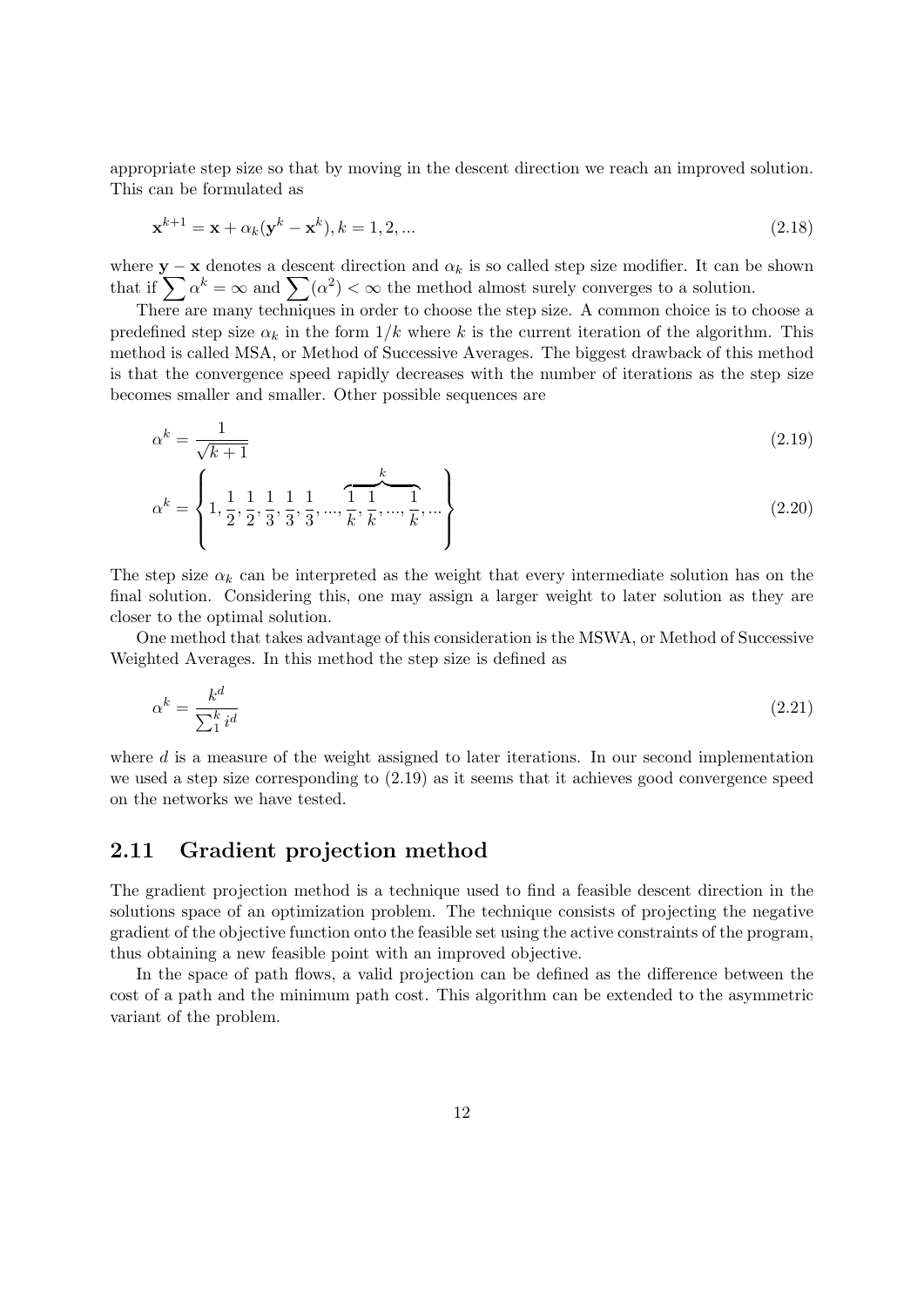### Chapter 3

## ATA algorithm

#### 3.1 Description

This section contains a description of the gradient projection algorithm implemented in the context of the project. The algorithm was derived from the gradient projection algorithm described in [5] for the diagonal traffic assignment problem. After implementing the first version, a second version proposed by the project director Esteve Codina was developed in order to compare the different implementations.

The algorithm is a path-based gradient projection algorithm for the asymmetric traffic assignment problem. Algorithm 1 contains the pseudocode of the algorithm. It can be divided into four main procedures: shortest path tree computation, path costs update, convergence criterion testing and path flows update. These procedures are described in details in the following paragraphs.

| <b>Algorithm 1</b> Pseudocode for the gradient projection algorithm |  |  |
|---------------------------------------------------------------------|--|--|
| - Find the shortest path for each origin destination pair           |  |  |
| - Assign the trip rate on the shortest path                         |  |  |
| while True do                                                       |  |  |
| - Update path costs                                                 |  |  |
| - Find the shortest path for each origin destination pair           |  |  |
| if Convergence $==$ True then                                       |  |  |
| return                                                              |  |  |
| else                                                                |  |  |
| - Update path flows                                                 |  |  |
| end if                                                              |  |  |
| end while                                                           |  |  |

#### 3.1.1 Shortest path tree computation

The algorithm uses the shortest path cost in the paths flows update procedure. In order for this information to be available the shortest path tree for each origin must be computed at each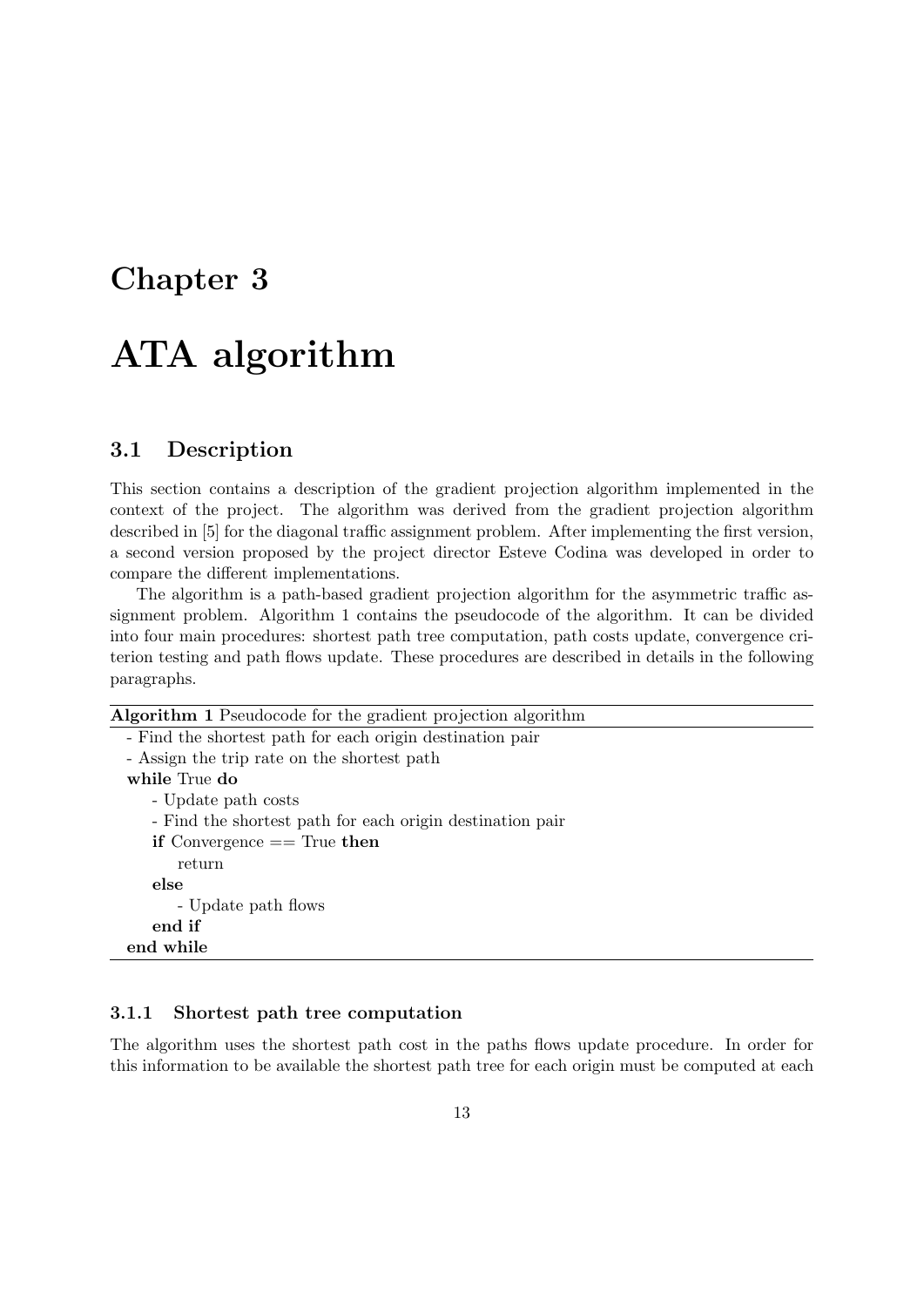iteration of the algorithm. This tree could be different in each iteration since, even though the network topology does not change, the link costs, i.e. volume-delay functions, may vary due to the changes in path flows.

In order to solve the problem on large networks, where  $|W|$  could be in the order of  $10^5$ , a careful implementation of this procedure is necessary. We have decided to use label correcting algorithms as even though their worse case performance is inferior to label setting algorithms, e.g. Dijkstra's algorithm, they seems to achieve better performance on sparse graphs as those representing urban transportation networks.

We have implemented three different algorithms from this class and it is possible to switch between them during configuration. Section 3.4 describes the algorithms in more details.

#### 3.1.2 Path costs update

The path costs update procedure consists of updating the path costs after the path flows have changed. This update is necessary because path costs are defined addictively as the sum of the costs of the links that the path traverses. If path flows are updated, link costs will change and therefore path costs must be updated as well.

From the performance evaluation executed at the end of the project we found out that this procedure consumes an amount of CPU time comparable to the shortest path tree procedure. In the implementation of the algorithm described in [5], the shortest path tree information was stored at each iteration and the path costs update procedure could be optimized exploiting the tree data structure. In our implementation we choose to store path information directly and could not find a beneficial optimization scheme.

#### 3.1.3 Convergence criterion testing

The definition of a convergence criterion is necessary in order to stop the algorithm execution after a "good enough" solution has been found. In order to do that it is common to define an  $\epsilon > 0$  such that the algorithm stops when

$$
|\mathbf{x}^* - \mathbf{x}| \le \epsilon \tag{3.1}
$$

where  $\mathbf x$  is the current solution and  $\mathbf x^*$  is the optimal solution.

Usually the difference is defined by mean of a gap function over the space of solutions. In our first implementation we defined this gap function as

$$
\frac{|\mathbf{c}(\mathbf{h})^T (\bar{\mathbf{h}} - \mathbf{h})|}{|\mathbf{c}(\mathbf{h})^T (\mathbf{h})|}
$$
(3.2)

which represent the total travel time difference between current flows h and shortest path flows  $\bar{h}$ . The corresponding convergence criterion is

$$
\frac{|\mathbf{c}(\mathbf{h})^T(\bar{\mathbf{h}} - \mathbf{h})|}{|\mathbf{c}(\mathbf{h})^T(\mathbf{h})|} \le \epsilon
$$
\n(3.3)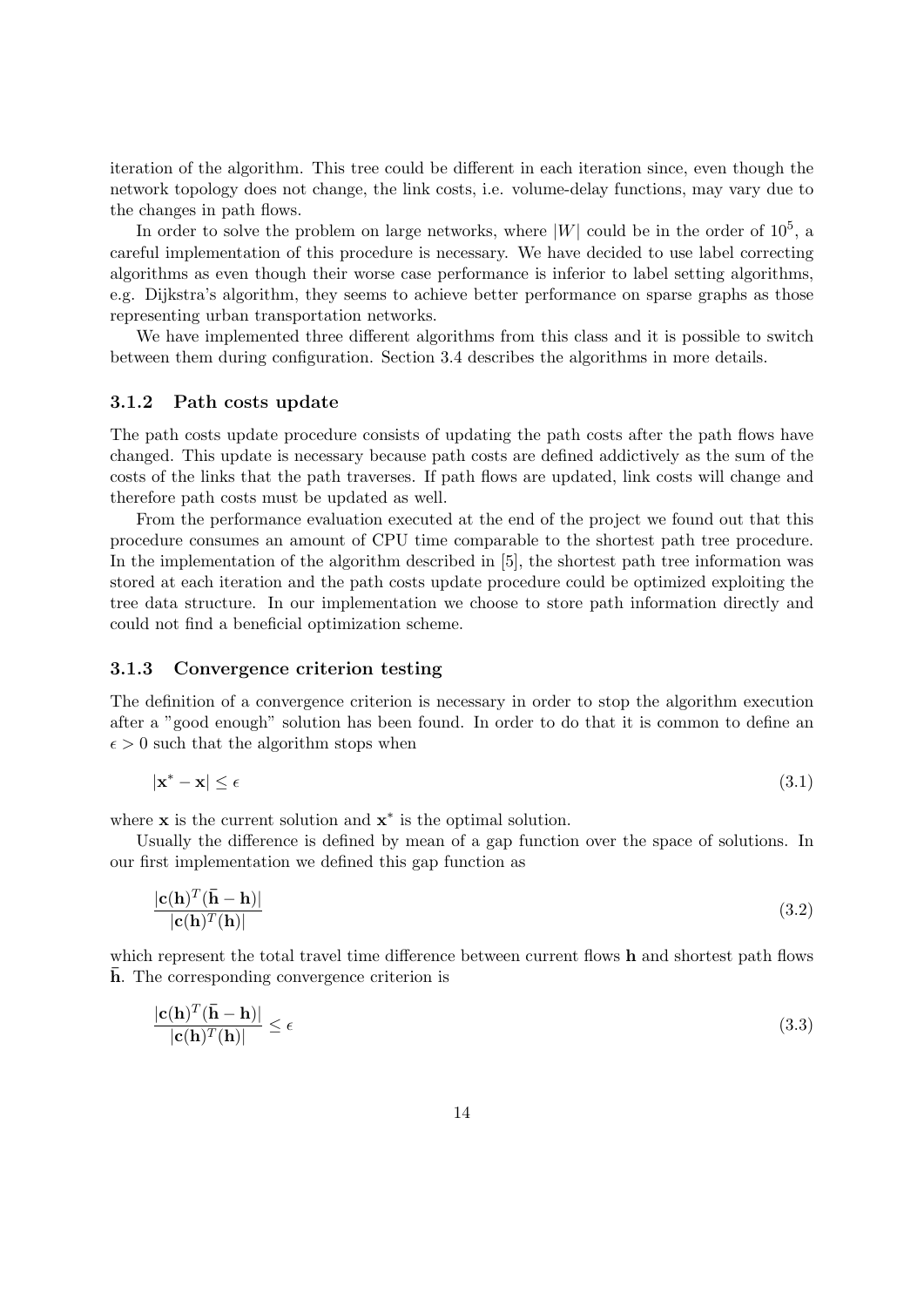#### 3.1.4 Path flows update

At each iteration paths are updated in a descent direction in order to get closer to the optimal solution. Considering one origin-destination pair  $(p, q)$ , the path flows update equation for non-shortest paths is

$$
h_{\gamma}^{k+1} = \max\left\{0, h_{\gamma}^k - \alpha^k (c_{\gamma} - m_{pq})\right\} \quad \forall (p, q) \in W
$$
\n(3.4)

where  $\alpha$  is the step size and  $m_{pq}$  is the cost of the shortest path from p to q.

After all the non-shortest paths have been updated, the difference between the total demand  $d_{na}$  and the demand assigned to the non-shortest paths is assigned to the shortest path, in order not to violate the problem constraints. From (3.4) we can conclude that in every iteration the flow on non-shortest path is decreased or set to zero while the flow on the shortest path is increased.

This lead to an increase in the shortest path cost and could potentially lead to the discovery of a new shortest path by the shortest path algorithm. As described in the first part of this document, the difference between the path costs and the minimum path costs define a valid descent direction. The step size can be defined in various ways as described in section 2.10. In this particular design, the step size depends on the second order derivatives of the path's volume-delay functions.

The algorithm described seems to converge on most of the networks we have tested. In some simulations though, the algorithm has an oscillating behaviour since there are two or more paths which become shortest path and receive all of the flow  $h_{pq}$  in alternative iterations.

#### 3.2 Correctness

The correctness of the algorithm described can be derived from the discussion on equivalency between the variational inequality problem and user equilibrium conditions. In the algorithm we use a gap function of the form described in 2.8. This implies that if the iterative algorithm is convergent, it will minimize the gap function over the set of possible solution thus obtaining the optimal solution.

#### 3.3 Complexity

Even though the algorithm balances all the origin-destination pairs conceptually at the same time, the implementation is restricted by the procedural nature of the hardware and therefore the computation cannot be parallelized completely. We can consider the complexity of each of the aforementioned procedures in order to evaluate the performance of the algorithm as a whole.

If the pairs  $(p, q) \in W$  are sorted so that pairs with the same origin are evaluted one after another, it is possible to cache the latest computed shortest path tree instead of generating the same tree for each different destination. Considering this optimization, if we let  $O(spt)$  be the complexity of the chosen shortest path tree algorithm, we find that the complexity of the shortest path tree procedure is  $O(N_o O(spt))$  where  $N_o$  is the number of different origins.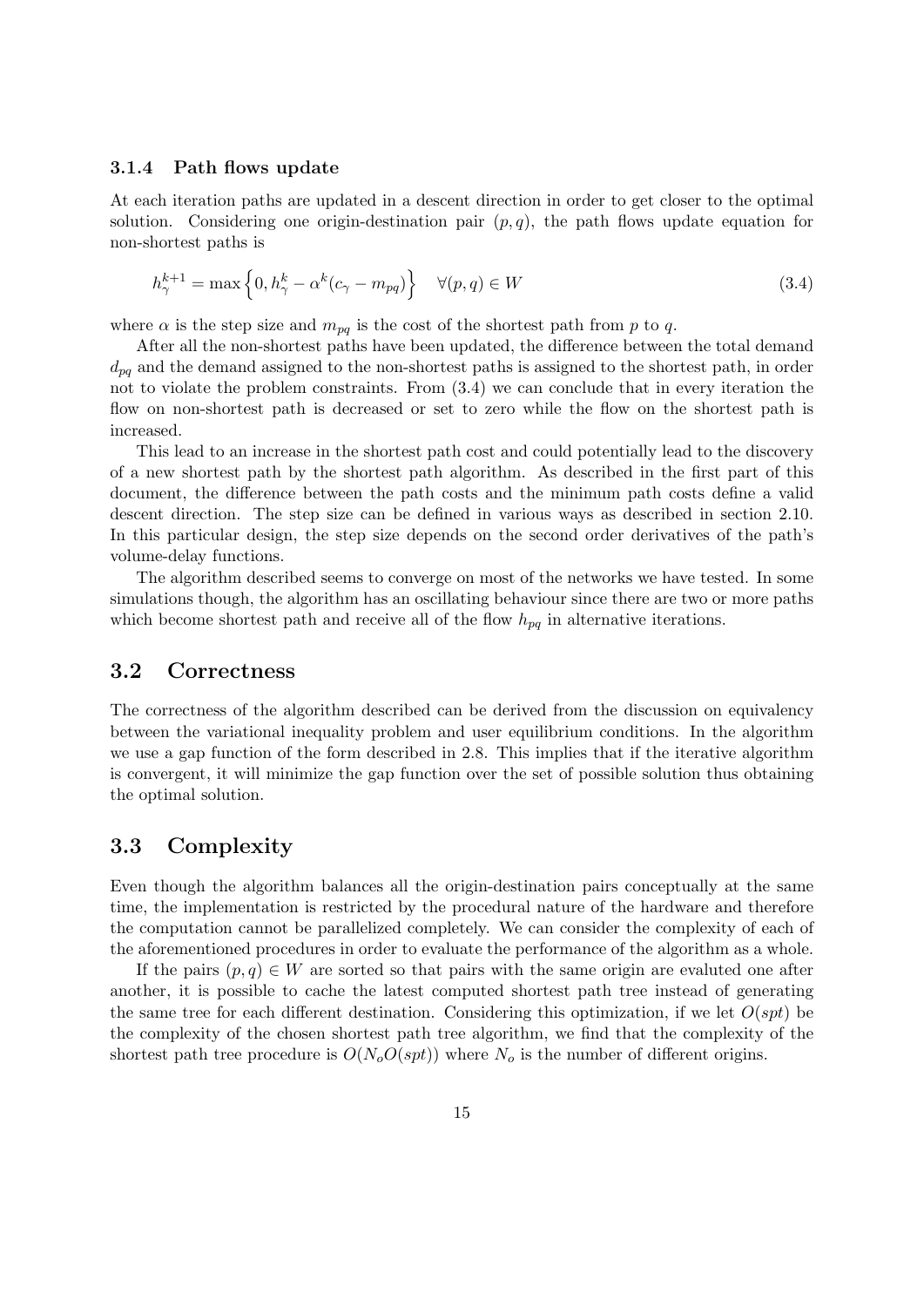The path cost update complexity depends on the number of paths that the algorithm generates during its execution. This number can grow exponentially but in practice only from 5 to 10 paths,  $N_p$ , are discovered for each origin-destination pair near the equilibrium conditions. Assuming that each path has an average of  $O(N^{1/2})$  links, the complexity of the path costs update procedure is  $O(N_o N_p N^{1/2})$ .

The convergence criterion simply computes a value from each path of each origin-destination pair, therefore its complexity is simply  $O(N_oN_p)$ . Similarly the path flows update procedure computes the updated flow for each path of each origin-destination pair and its complexity is also  $O(N_oN_p)$ .

Summarizing the total complexity of the implemented algorithm is  $O(N_oO(sp t) + O(N_oN_pN^{1/2}) +$  $2O(N_oN_p)).$ 

#### 3.4 Shortest path tree problem

Given a directed and strongly connected graph  $G(N, A)$  and an origin o, the shortest path tree problem consists of finding a spanning tree T of  $G(N, A)$  such that the path from o to n on T corresponds to the shortest path from o to n in  $G(N, A)$ ,  $\forall n \in N$ . Solving the shortest path tree problem efficiently is really important in order to find a solution for the asymmetric traffic assignment problem using the algorithm we have described in the previous paragraphs.

Many algorithms exist for the shortest path tree. All these algorithms have in common some form of labeling scheme for the node of the graph. A node's label usually represent the lower bound on the cost of the path between the origin and the node. The main distinction is between label setting and label correcting algorithms.

#### 3.4.1 Label setting algorithms

The most famous label setting algorithm is Dijkstra's algorithm. It utilizes a data structure to maintain a list of the nodes to visit. Different implementations of this data structure result in different complexities for the algorithm.

The algorithm initializes all the labels to  $\infty$  except the label of the origin, which is set to zero. Then it select the node which has the minimum label and set it as current node. For each neighbour of the current node the algorithm updates the neighbour's label if its value is greater than the sum of the current node label and the cost of the link between the current node and the neighbour. After all neighbours have been visited, the current node is removed from the list and the following current node,i.e. the node with the minimum label value in the list, is selected.

Using a simple list as container and linearly searching the minimum label value in the list in every iteration results in a complexity of  $O(|N^2|)$ . This limit can be improved to  $O =$  $(|A| + |N| \log(N))$  by using a priority queue, implemented for example with a heap. The main drawback of Dijkstra's algorithm is that at every iteration it must find the label with the minimum value, thus adding considerable overhead to the computation.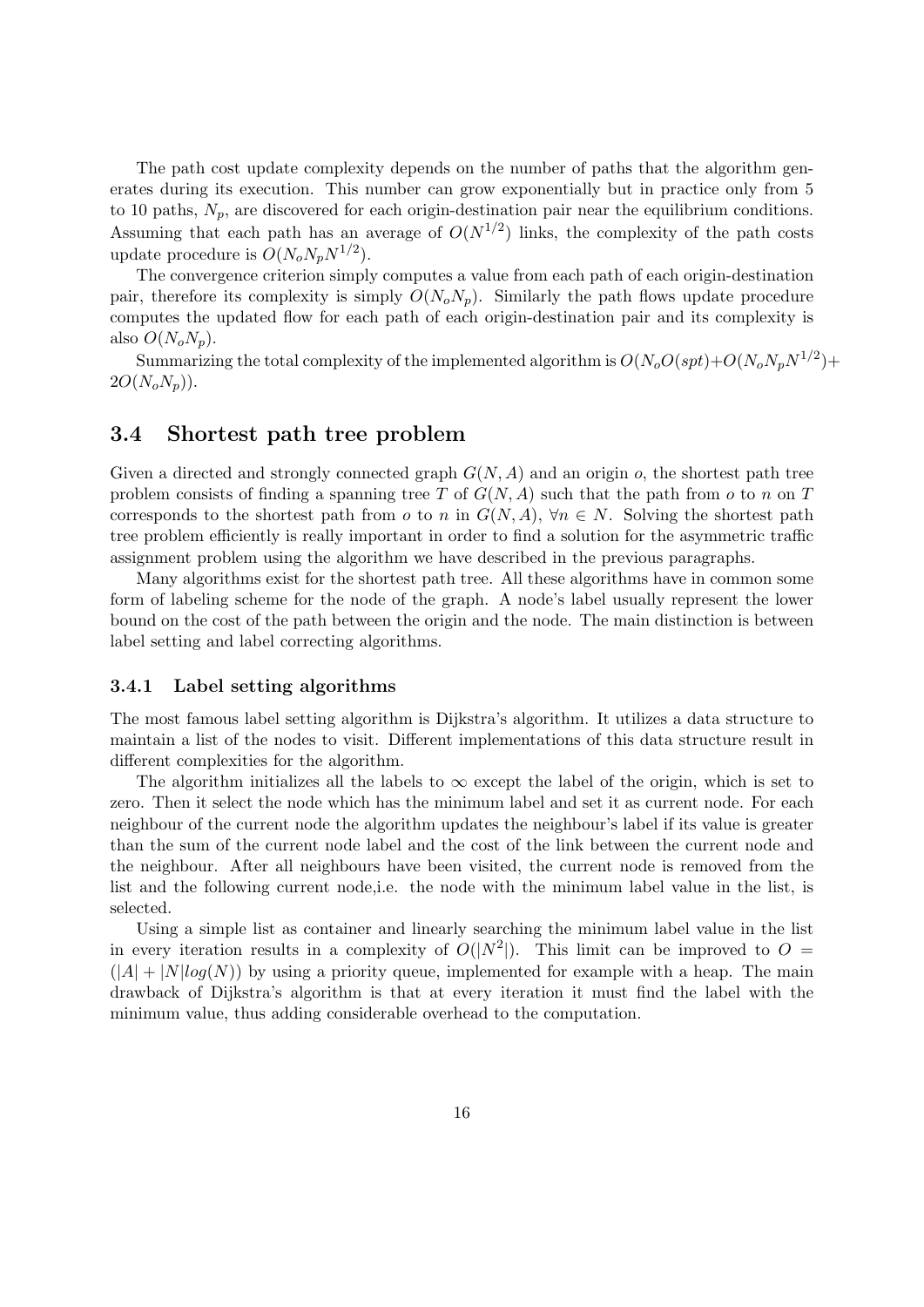#### 3.4.2 Label correcting algorithms

In label correcting algorithm it is possible to ignore the minimum label at every iteration at the cost of increasing the number of iteration. This is because an already visited node can reenter the candidates data structure. In this case the data structure used to store the candidates set is usually a queue.

The main algorithm of this family is the Bellman-Ford's algorithm. This algorithm, instead of removing a node from the candidate set in every iteration, checks if the label of a neighbour of the current node can be decreased, if that is the case, the neighbour is added at the end of the candidate set. This continues until the candidate set is empty. The worse case complexity of the Bellman-Ford's algorithm is  $O(|A||N|)$ .

Many extension of this simple algorithm exists. Most of them differ from the original version in the insertion policy of the nodes in the candidates set. The D'Esopo-Pape algorithm is based on the consideration that whenever a node's label is updated, there is an high chance that the node's neighbours labels will be modified as well. Therefore it is better if the original node is updated before it's neighbours. This consideration is translated in a different insertion policy which states the following

If a node has never been in the candidates set before add it to the bottom, otherwise add it to the top

The worst-case complexity of this algorithm is worse than that of the Bellman-Ford algorithm but in practice it seems to perform better, especially on sparse networks.

Another consideration that can be made is that nodes with low labels should be inserted near the top of the candidates list. This is because low labeled nodes will probably affect higher labeled nodes and should therefore be considered before. This lead to the variant of the Bellman-Ford algorithm known as SLF, or Small Label First. In this variant whenever a node is about to be inserted in the candidates set, if the node's label is less than or equal to the top element's label, then the new node is inserted at the top, otherwise it is inserted at the bottom.

The algorithms described differ from the insertion policy of a node in the candidates set, the LLL, or Large Label Last, policy operates when extracting a node from the candidates set. Instead of always extracting the node on top of the queue, the LLL strategy compares the top node's label with the mean value of the labels in the queue. If the top node's label is higher than the mean value, the top element is removed from the top and inserted at the bottom. This action is repeated until a node with a label smaller or equal to the mean value is found.

Both the SLF and the LLL strategy have worse complexities than the original formulation of the algorithm, but again they seems to work well in practice. In our project we have implemented the Bellman-Ford's algorithm as well as the D'Esopo-Pape method and a combination of the SLF and LLL policies.

#### 3.5 Modified algorithm

After implementing the first version of the gradient projection algorithm, we implemented a second gradient projection algorithm proposed by the project director Esteve Codina Sancho. The algorithm is analysed in the following paragraphs.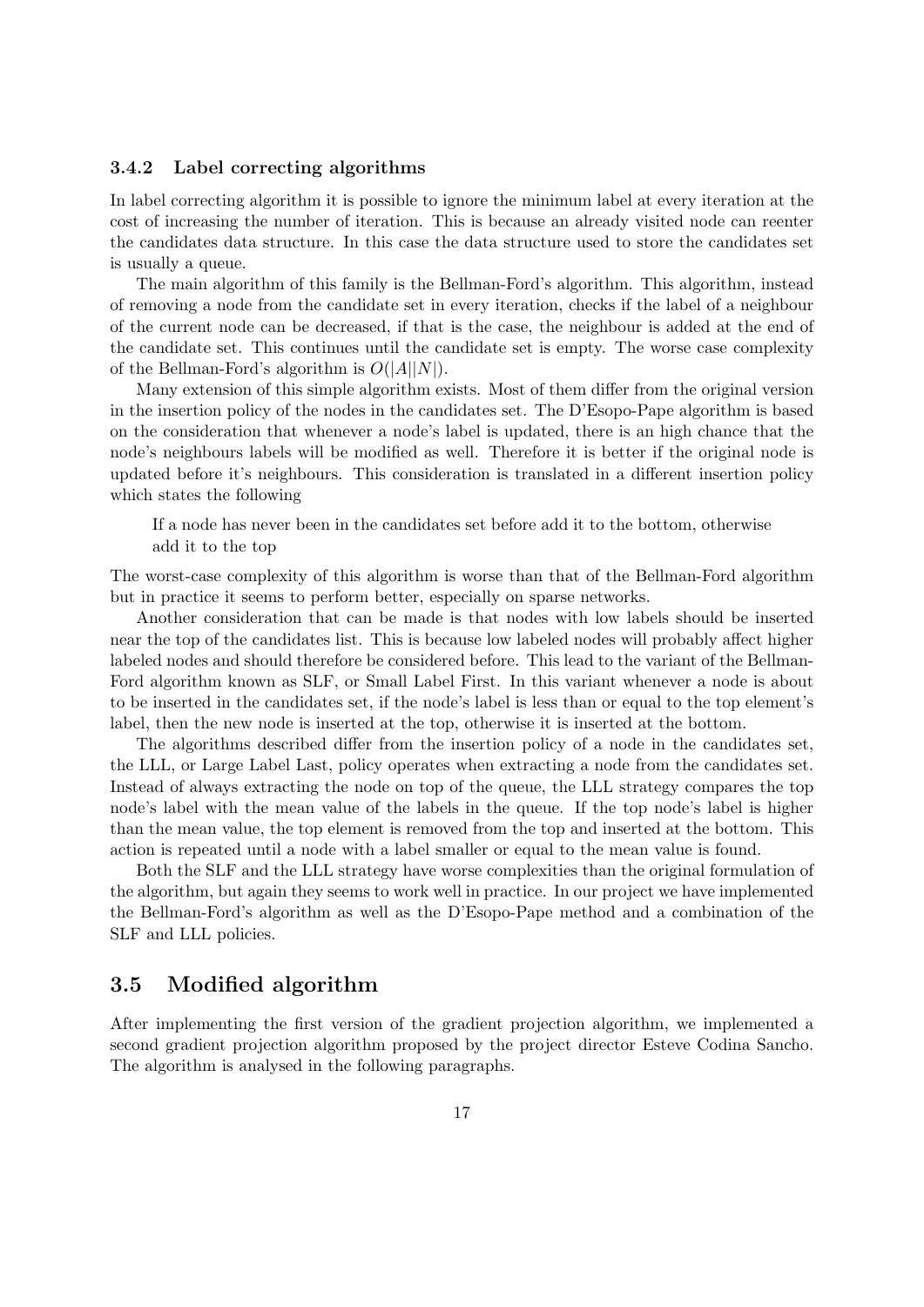Algorithm 2 Pseudocode for the modified version of the projection algorithm

- Find the shortest path from each origin destination pair
- Initialize the active paths set with the shortest path
- Assign the trip rate on the shortest path

#### while True do

```
- Update path costs
   - Compute \bar{c}_w and \sigma_w for each w \in W- Compute \eta for each path
   if Convergence == False then
      - Update path flows
   else
       - Define Z for each non-active path
      if There is a path with Z < 0 then
          - Update active set
      else
          return
       end if
   end if
end while
```
#### 3.5.1 Algorithm description

The second algorithm we implemented is still a path based gradient projection algorithm for the asymmetric traffic assignment problem. One difference is that, instead of using the merit function described previously we defined the gap function

$$
G(\mathbf{x}) = \sum_{w \in W} \frac{\sigma_w}{\bar{c}_w} \tag{3.5}
$$

If we consider the user equilibrium conditions where the shortest travel time is equal to the average travel time we can see that (3.5) defines a valid gap function and by minimizing it on the solutions space we obtain an optimal solution for the problem. The pseudocode for the algorithm is showed in Algorithm 2. We define the set of active paths  $A_w^+$  for each origin-destination pair which contains the path with positive flow and possibly the shortest path which have no flow assigned yet. All the following steps are performed for each origin-destination pair.

We initialize the active set of the pair with the shortest path on an empty network, i.e. a network without any flow assigned on its links. We perform an all-or-nothing assignment of the shortest path and update the path cost. We find the new shortest path and add it to the active paths set. Next we compute mean and standard deviation of the costs over the active set and define  $\eta_{\gamma}$  as

$$
\eta_{\gamma} = \begin{cases} c_{\gamma} - \bar{c}_w, & \gamma \in A_w^+ \\ 0, & \gamma \notin A_w^+ \end{cases} \tag{3.6}
$$

Then we check for the convergence criterion. If the criterion is false we update the path flows with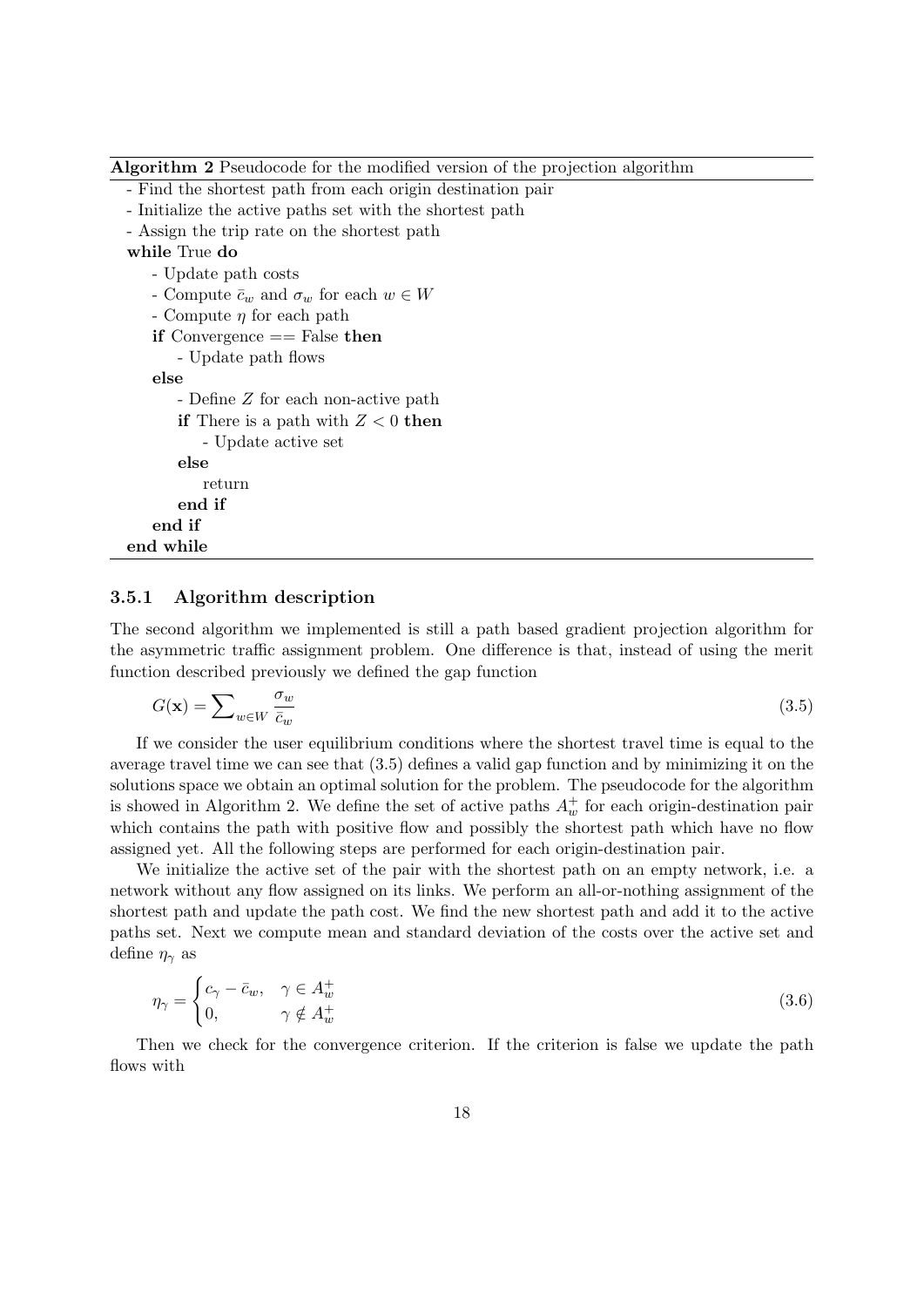$$
h_{\gamma}^{k+1} = h_{\gamma}^k - \beta_w \eta_{\gamma} \tag{3.7}
$$

where  $\beta$  is an appropriate step size limited by

$$
\beta_w \le \min\left\{\frac{h_\gamma}{\eta_\gamma} \mid \eta_\gamma > 0, \gamma \in A_w^+\right\} \tag{3.8}
$$

Finally we update the set of active paths to include all the paths with nonnegative flow. If the convergence criterion is false, we define Z as  $c_{\gamma} - \bar{c}_w, \forall \gamma \notin A_w^+$ . Then we check if any of the inactive paths has a  $Z < 0$ . If we find such a path we add it to the active set and repeat, otherwise we stop.

The limitations on  $\beta_w$  are necessary in order to maintain the path flows nonnegativity.

#### 3.5.2 Algorithm complexity

We can make the same considerations we made for the first algorithm implemented. One difference is that, in the second algorithm, the convergence criterion can be computed in  $O(N_o)$ . Therefore the complexity of this second implementation is  $O(N_o O(spt) + O(N_o N_p N^{1/2})$  +  $O(N_oN_p) + O(N_o)).$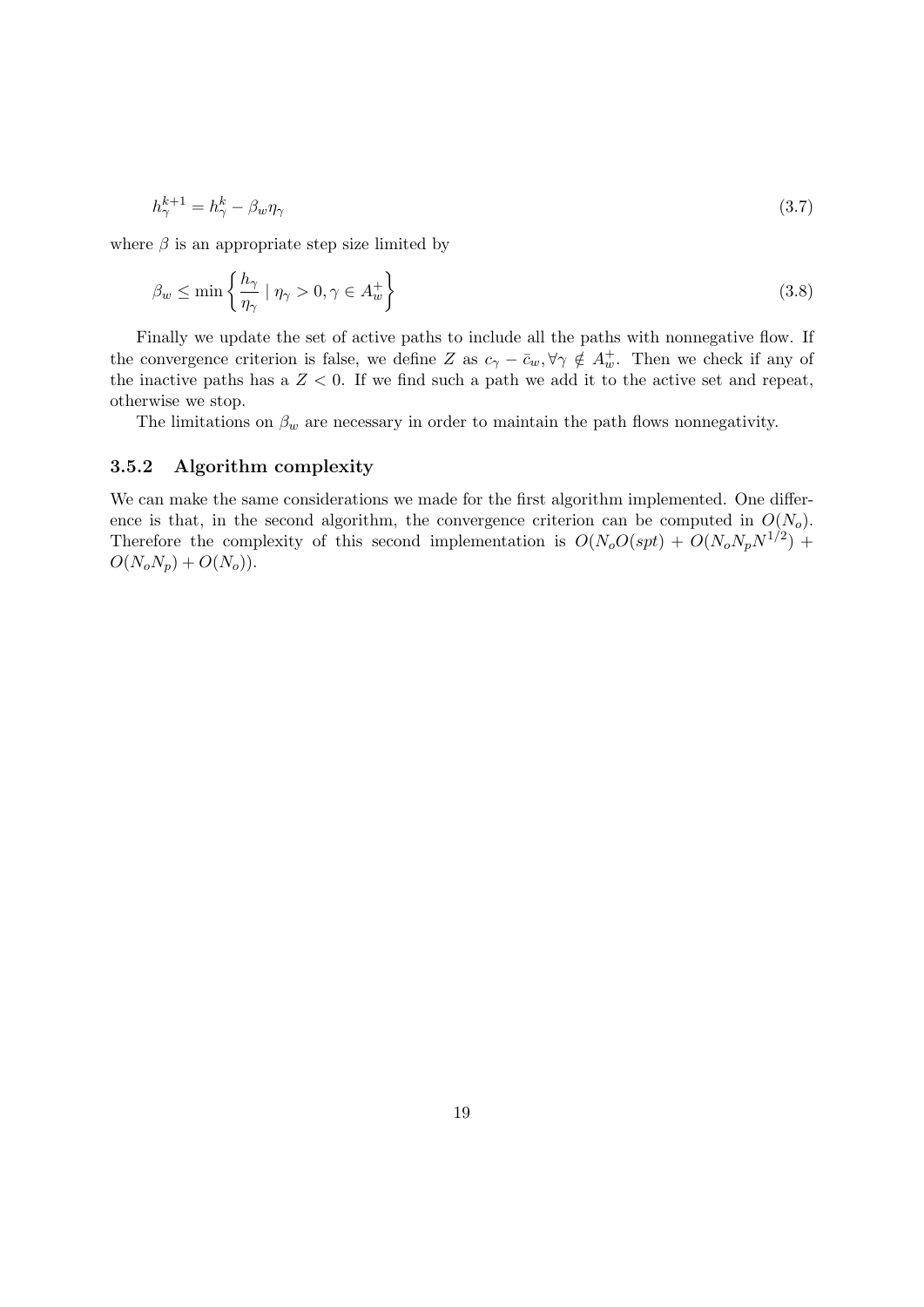### Chapter 4

## Project development

#### 4.1 Design

Keeping in mind the defined goals of the project, the following considerations were considered during the design phase.

#### 4.1.1 SPT algorithms

During the design phase an in-depth analysis of state-of-the-art shortest path algorithms was performed. This analysis can be found in 3.4. Apart from the algorithms already described the Threshold algorithm's family was also considered. This algorithm inserts the nodes in the candidates set in different positions depending on a threshold on the node label. Since there aren't effective schemes to choose the threshold parameters without testing on a particular network, this algorithms were not considered in the implementation phase.

#### 4.1.2 Path storage and identification

We have already mentioned that the number of paths discovered by the algorithm can grow exponentially. Naturally this brought about concerns about which data structure to use for storing the paths.

Another concern was that paths need to be identified and retrieved efficiently in order to avoid storing multiple copy of the same path and to increase the algorithm performance. We decided to use an hash map to store the paths for each origin-destination. An hash map enables key retrieval and access in  $log(n)$  where n is the size of the container. The hash value of a path is defined on the path's sorted link list. The hash function pseudocode is shown in Algorithm 3.

This function has the property that if two paths are composed of the same links, then their hash values will be equal. On the other hand if two paths are different, there is a low probability that their hash values will be equal.

We tested these assertions with a large number of similar paths, in the order of  $10^6$ , without detecting any collision.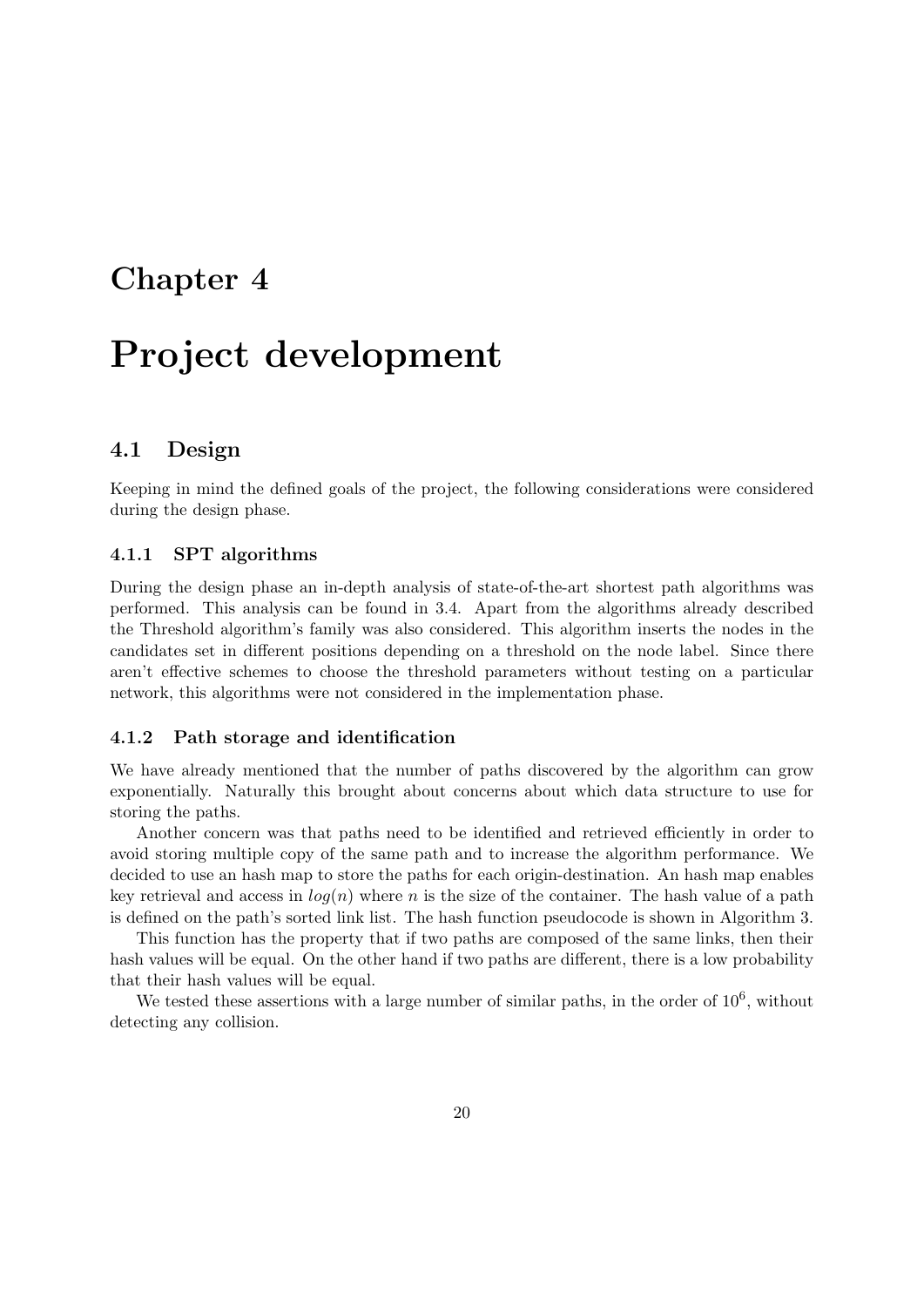Algorithm 3 Path hash function

#### 4.1.3 Numerical precision

Numerical precision must be considered in any computer implementation of a mathematical model. Floating point binary representation is subject to rounding and overflow errors which must be taken into account in order to yield valid results during a computation. To account for these deficiencies, we have decided to fix an arbitrary precision in all the arithmetic computation of the program so that any value less than the precision is considered zero. This value was set to  $10^{-12}$ .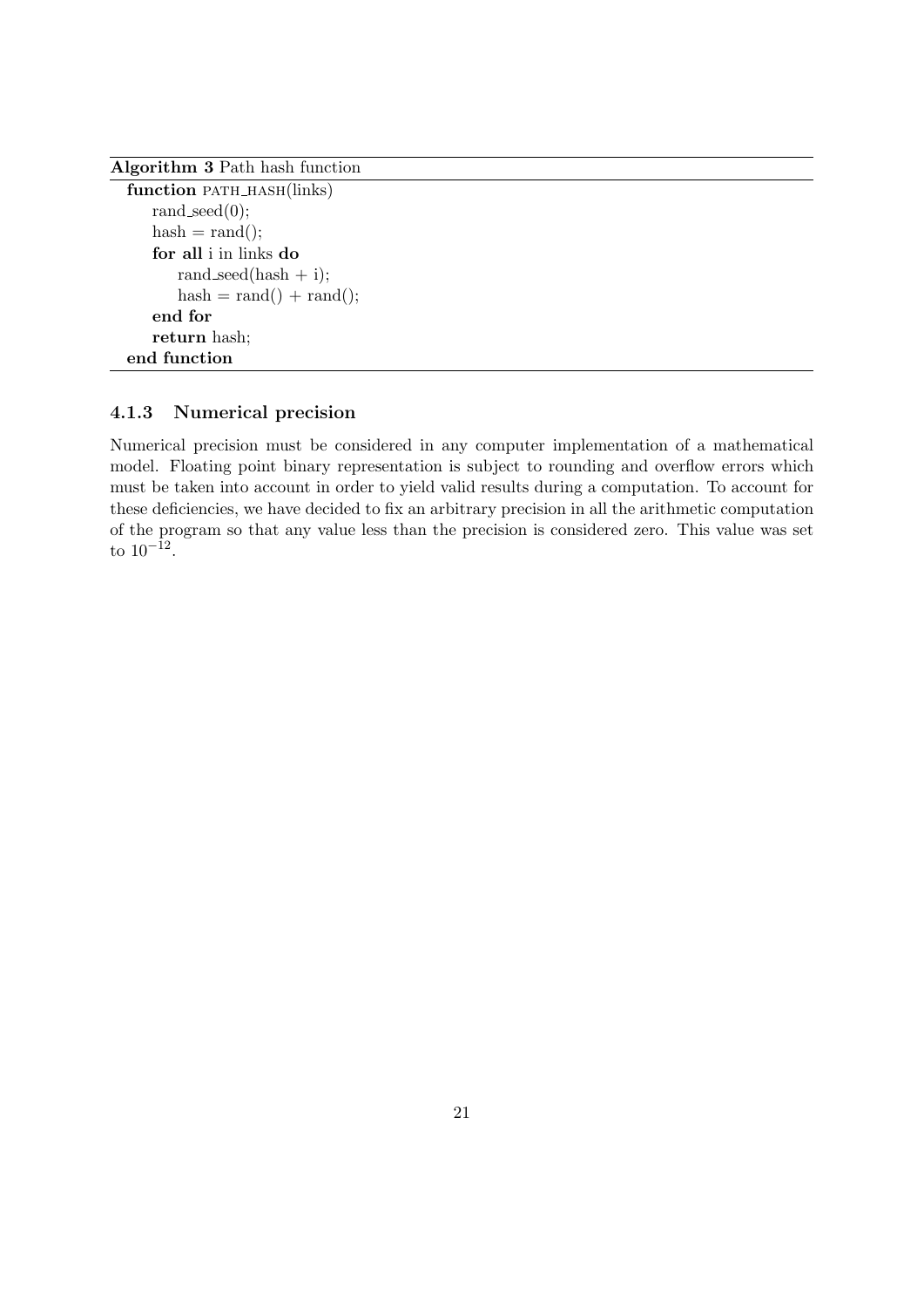#### 4.2 Implementation

#### 4.2.1 Language choice

The language chosen for the implementation was  $C_{++}$ . The version used was the latest  $C_{++}$ version released which is known as  $C++11$ . We choose  $C++$  for its support for lower level programming while still providing higher level data abstractions. The whole project was developed in Linux using the Eclipse IDE and compiled with the GNU C++ compiler.

#### 4.2.2 Path identifiers

The implementation of the hash function described in XXX is strictly dependent on the implementation of the system rand() function. This function returns an uniformly distributed integer between 0 and MAX RAND where the latter is an implementation dependent integer value. Therefore on certain implementation of the language the algorithm could present unexpected behaviour regarding the generation of different paths with the same hash value.

#### 4.2.3 Cached shortest path tree

As already mentioned, if the origin-destination pairs are ordered with respect to the origin a single shortest path tree can be cached and reused for all the pairs that share the same origin. To exploit this fact we implemented a shortest path solver that simply offers a getter for the shortest path, parameterized with the origin and the destination in its interface. This enables internal management of the cached shortest path tree and can save some resources at runtime.

#### 4.2.4 Identifiers mapping

Another optimization we have implemented in our project is the direct mapping of nodes identifiers. Node identifiers can be defined to be integers on any range and therefore some kind of mapping between integer and nodes is necessary in order to maintain a consistent nodes structure. In order to avoid this inconvenient we reassigned node identifiers and link identifiers on the range  $0, ..., |N|$  and  $0, ..., |A|$  respectively.

In this way it is possible to use a simple array, in which every index corresponds to the node id, as a node container, thus greatly improving the runtime performance of the algorithm. The same technique was used for the origin-destination pairs.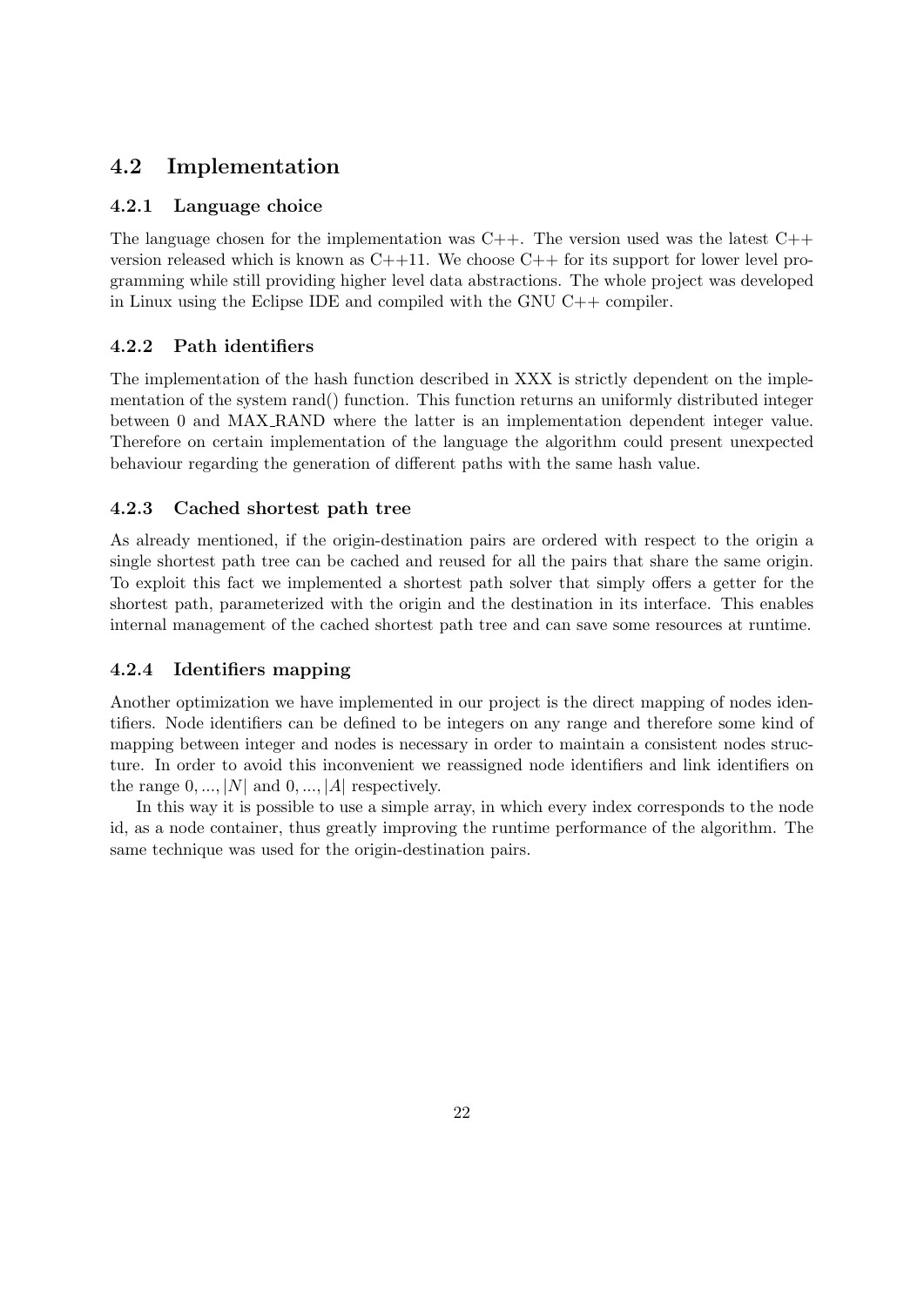#### 4.3 Validation

#### Google Test

Unit code testing was performed using the Google  $C++$  Test framework. Google Test features a complete testing environment which enables testing through C macros definition. Another advantage of Google Test is the seamless way in which tests are initialized and ran. Basic unit testing was performed on all the algorithm classes and methods and finally a mock network was defined in order to test the full algorithm's execution.

#### Valgrind

One of the main characteristics of  $C_{++}$  is the absence of a default garbage collector. Designing C++ program therefore require a deep understanding of the underlying memory abstractions and can lead to unexpected memory related error such as memory leakage or segmentation faults. In order the validate the project against this type of errors a useful tool called Valgrind was used. Valgrind is a code analysis tool that should be able to detect memory management issues such as using a pointer to unallocated memory or losing a reference to an object without deallocating it, thus causing a memory leak.

#### gprof

In order to improve the algorithm's performance the GNU profiling tool, i.e. gprof, was used. This tool is a free profiling tool available for the Linux operating system. Like other profilers it runs the code and output valuable information about the estimated running time of specific methods in the code. From the analysis of the profiler's results the identifier mapping technique was implemented and the internal container for the shortest path tree procedure was changed from an hash map to a vector. Both these changes improved significantly the algorithm's performance.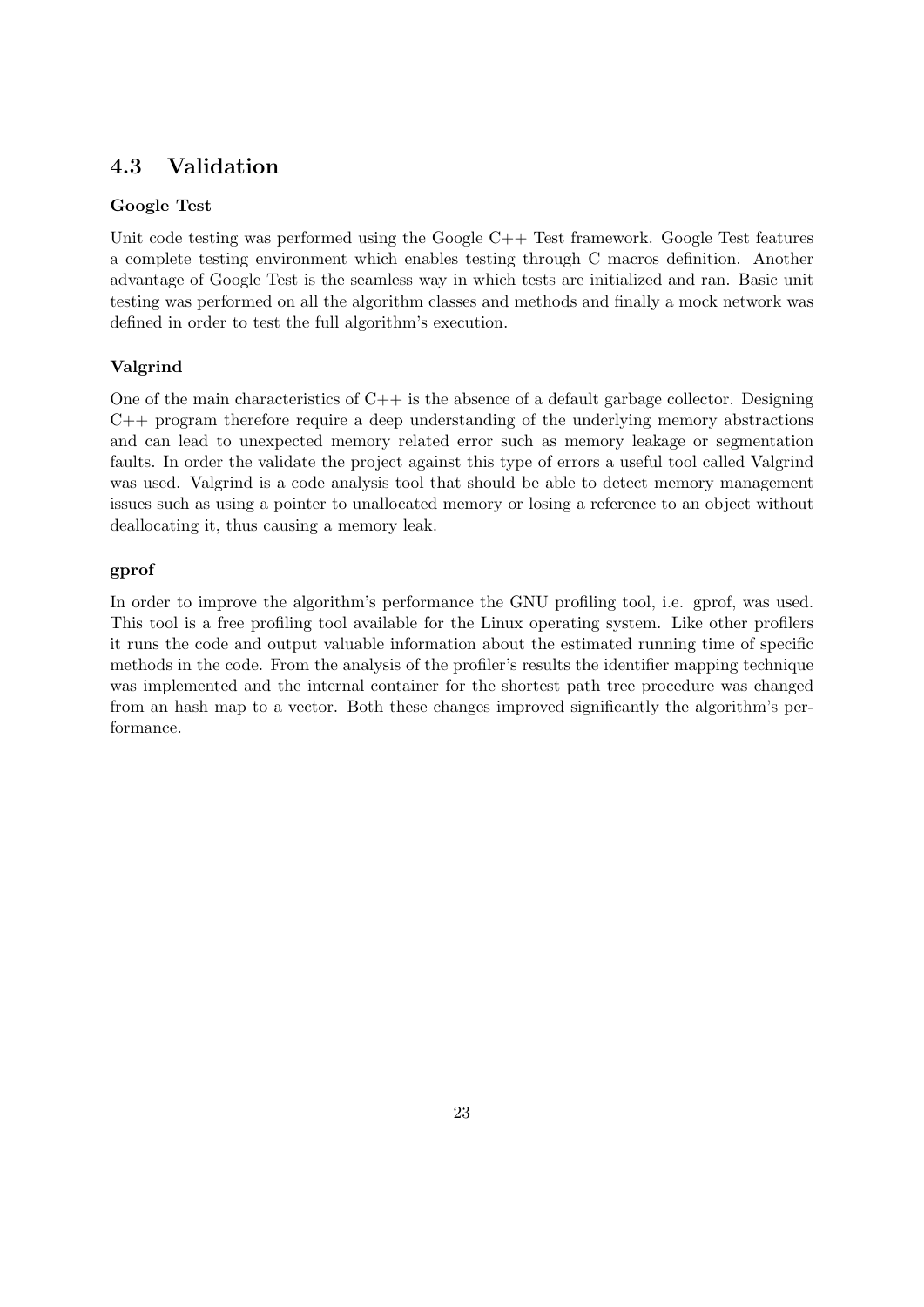#### 4.4 Results

In this section we discuss the experimental results we obtained with the implemented algorithms. These results are obtained executing the two versions of the gradient projection algorithm on the networks of Terrassa, Winnipeg and Hessen. The characteristics of these networks are described in the following table.

| Network  | N    | A    | W     |
|----------|------|------|-------|
| Terrassa | 1609 | 3264 | 2215  |
| Winnipeg | 1057 | 2535 | 4345  |
| Hessen   | 4660 | 6674 | 17213 |

#### Shortest path tree algorithm

We begin our analysis with the results on the shortest path algorithms. Figure 4.1 shows a bar chart resuming the performance on the three algorithms tested.

The best performance is obtained using the D'Esopo-Pape insertion method on all the networks tested for both the original version and the modified version of the algorithm. The graph shows the average iteration time across 200 iterations.

#### Original gradient projection algorithm

We now describe the results obtained for the original version of the gradient projection algorithm. Figure 4.2 shows the trend of the error function defined in (3.5) as the algorithm executes. We can notice that the decrease of the natural logarithm of the error function is in the order of  $10^{-2}$ per iteration.

This results in a slow convergence speed especially on larger networks where each iteration of the algorithm can take up to 10 seconds to execute. This results is pretty poor compared to other algorithm for the traffic assignment problem. We must report that this version of the algorithm also presents an oscillating behaviour in which the error function does not steadily decrease.

#### Modified gradient projection algorithm

In figure 4.3 we can see the performance analysis for the modified version of the gradient projection algorithm. We can notice that this second version tends to converge more rapidly in the first iterations while slowing down when we approach the optimal solution. This is an expected result given the dependence between the step size and the distance to the optimal solution. We can notice that both versions of the algorithm have comparable running speeds but the modified version reach better solutions in a smaller amount of time.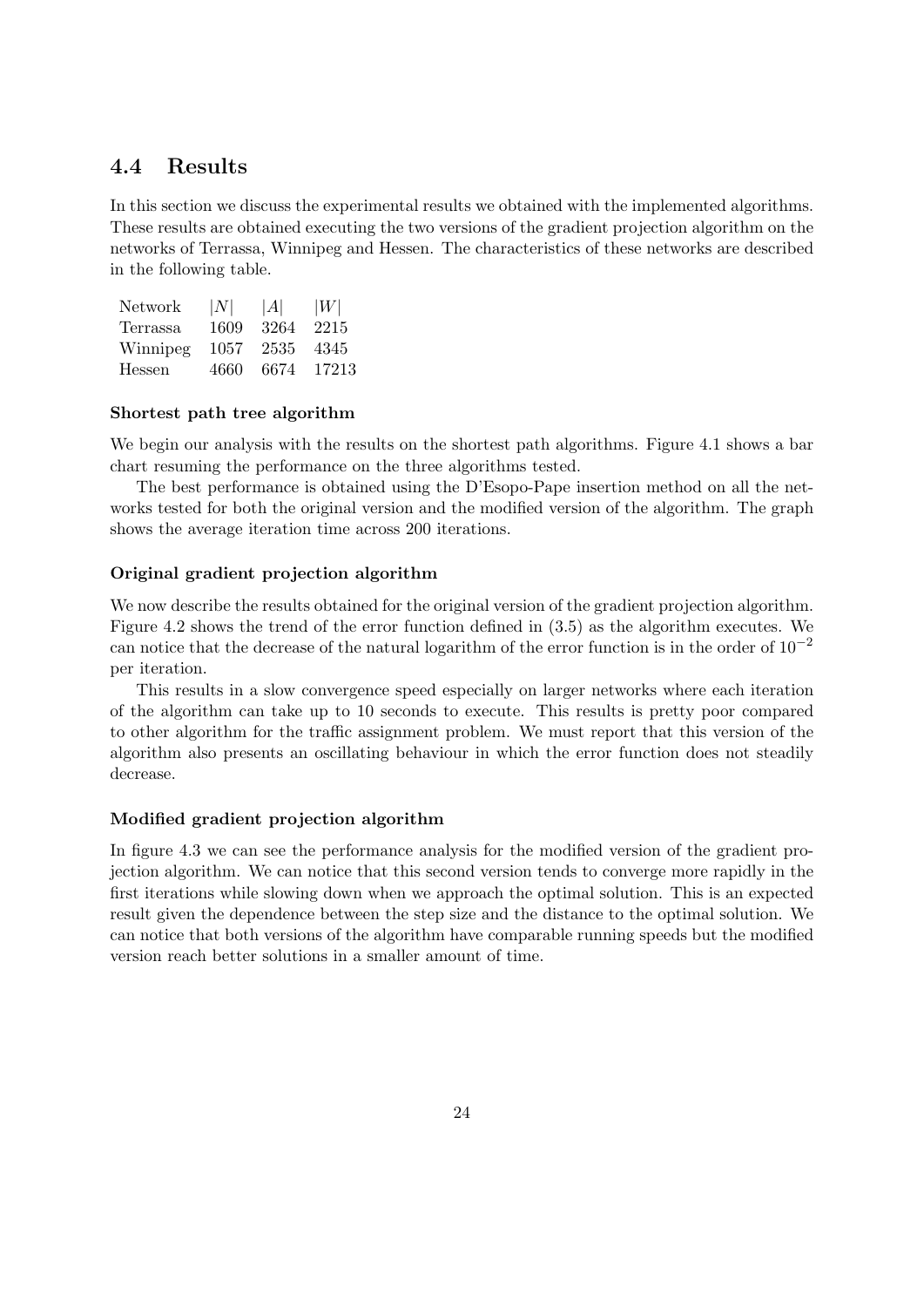#### Average iteration time





Average iteration time

Modified algorithm



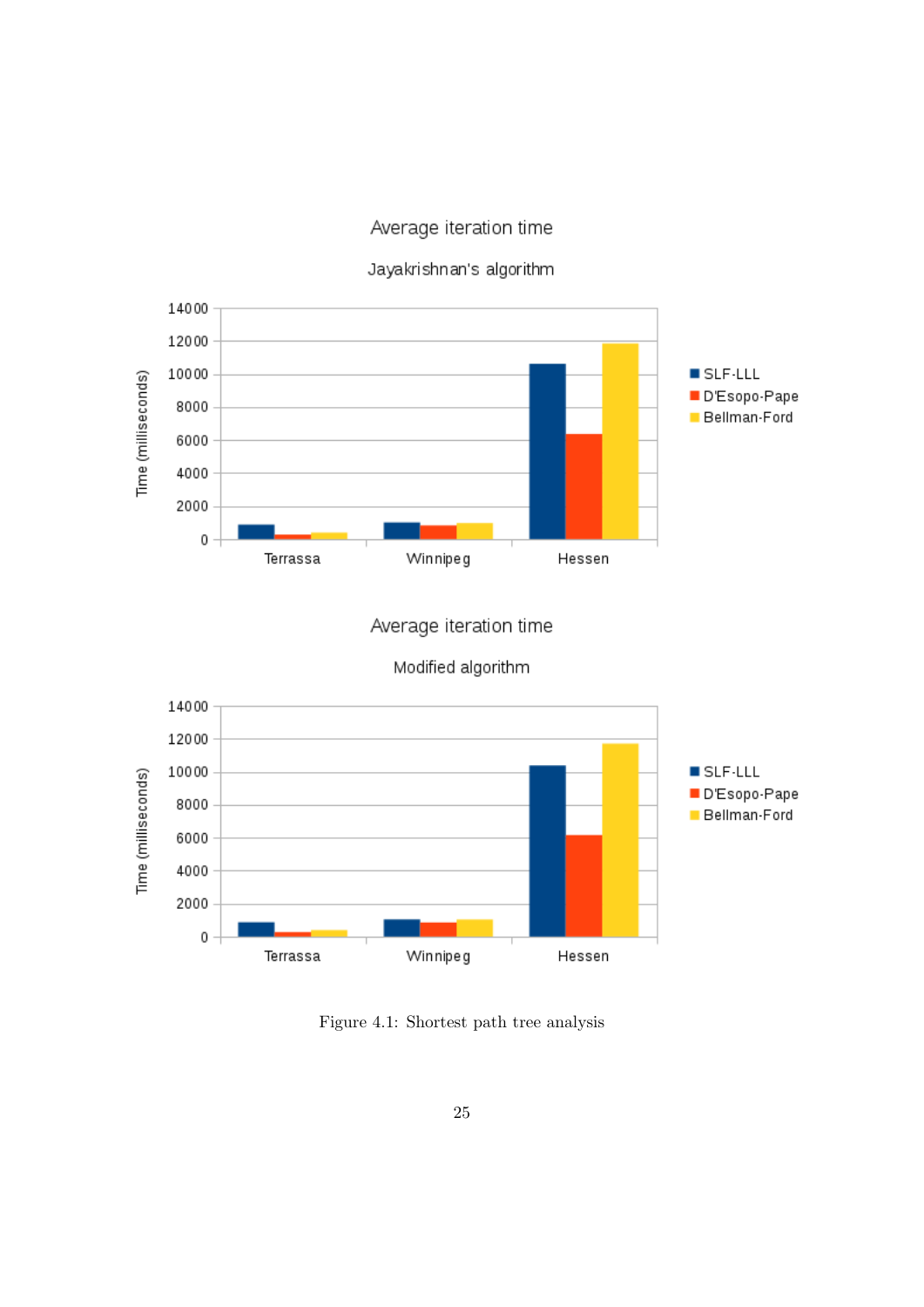#### Terrassa

Jayakrishnan's algorithm



Winnipeg Jayakrishnan's algorithm



Elapsed time (milliseconds)

Hessen





Figure 4.2: Original version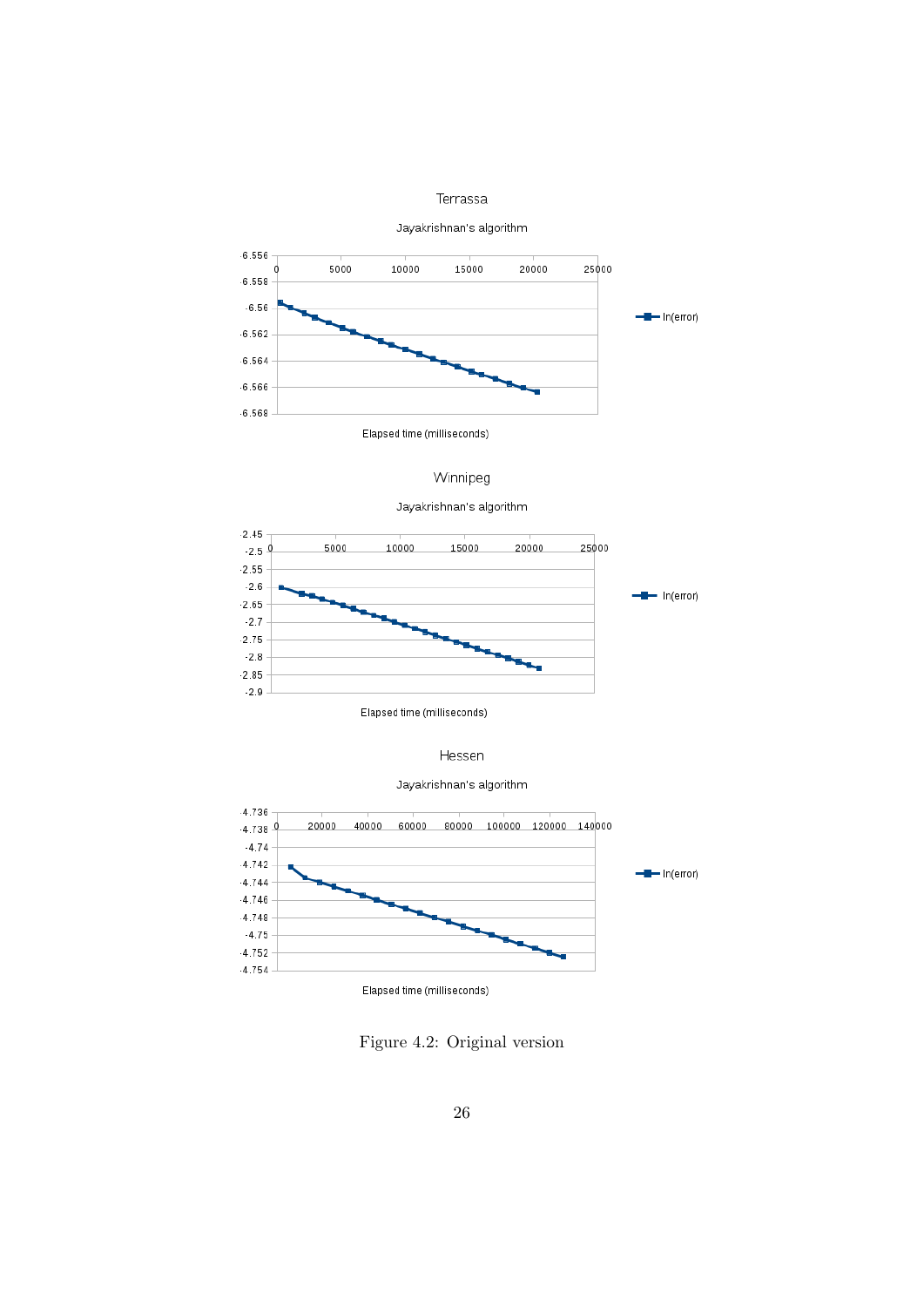#### Terrassa

#### Modified algorithm



#### Winnipeg

#### Modified algorithm



Elapsed time (milliseconds)

#### Hessen





Figure 4.3: Modified version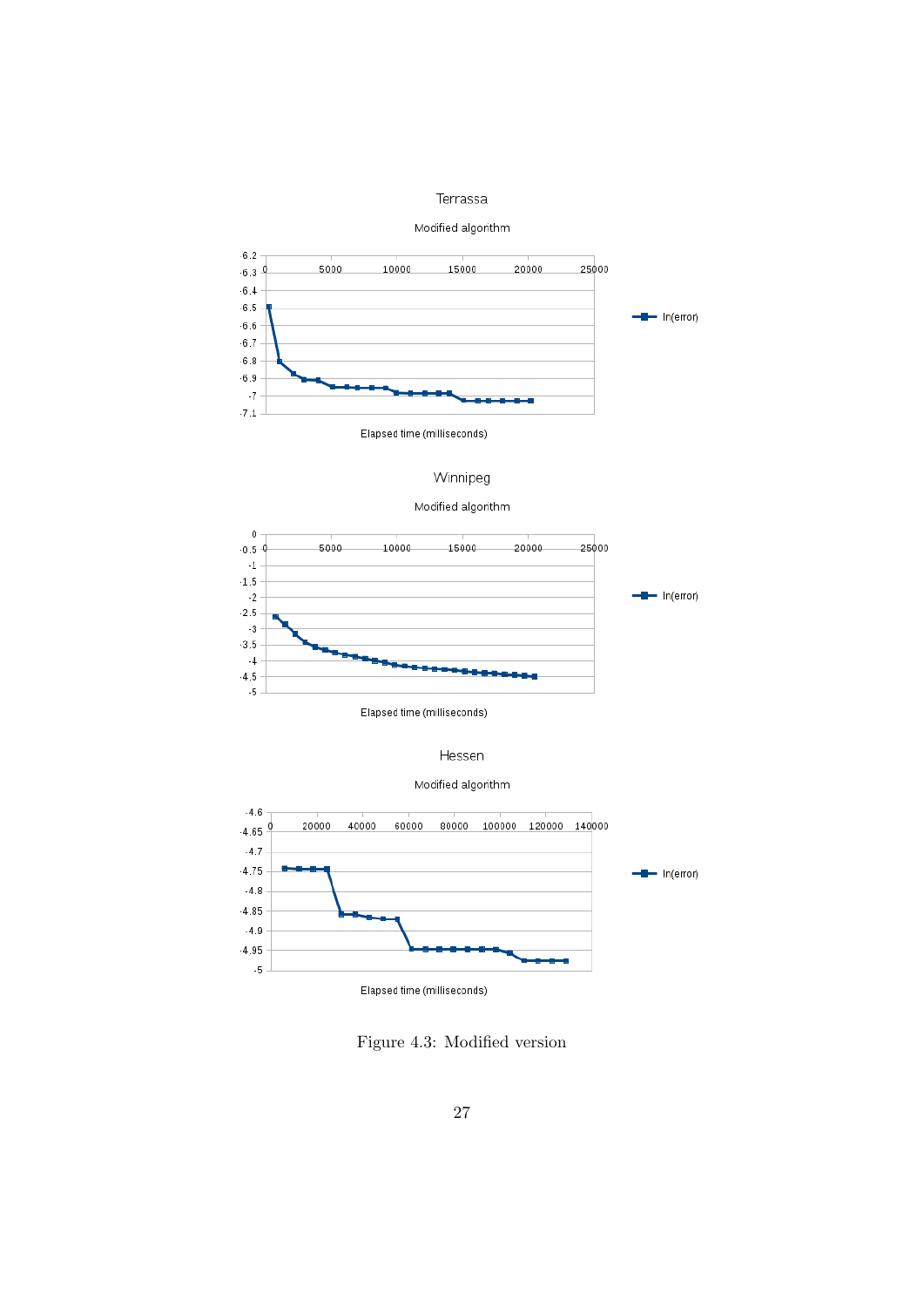#### 4.5 Future improvements

In this section we suggest possible future improvements to the project developed.

#### 4.5.1 Polimorphic volume-delay functions

The current implementation of volume-delay functions only defines two types of volume-delay functions. One for priority links and one for non priority links. This definition could be extended to include a broader set of function classes. This implementation could exploit polymorphism of C++ classes.

#### 4.5.2 Path costs efficiency

We have already mentioned that the path costs assignment is one of the more time consuming procedures. The current implementation is fairly simple and it is possible that it could be optimized in order to obtain better running time.

#### 4.5.3 Parallelization

The current implementation does not exploit the parallel architecture. A multi-threaded application could improve the algorithm performance. In the eventuality of this refactoring, shared data structures should be kept in mind in order to maintain the algorithm correctness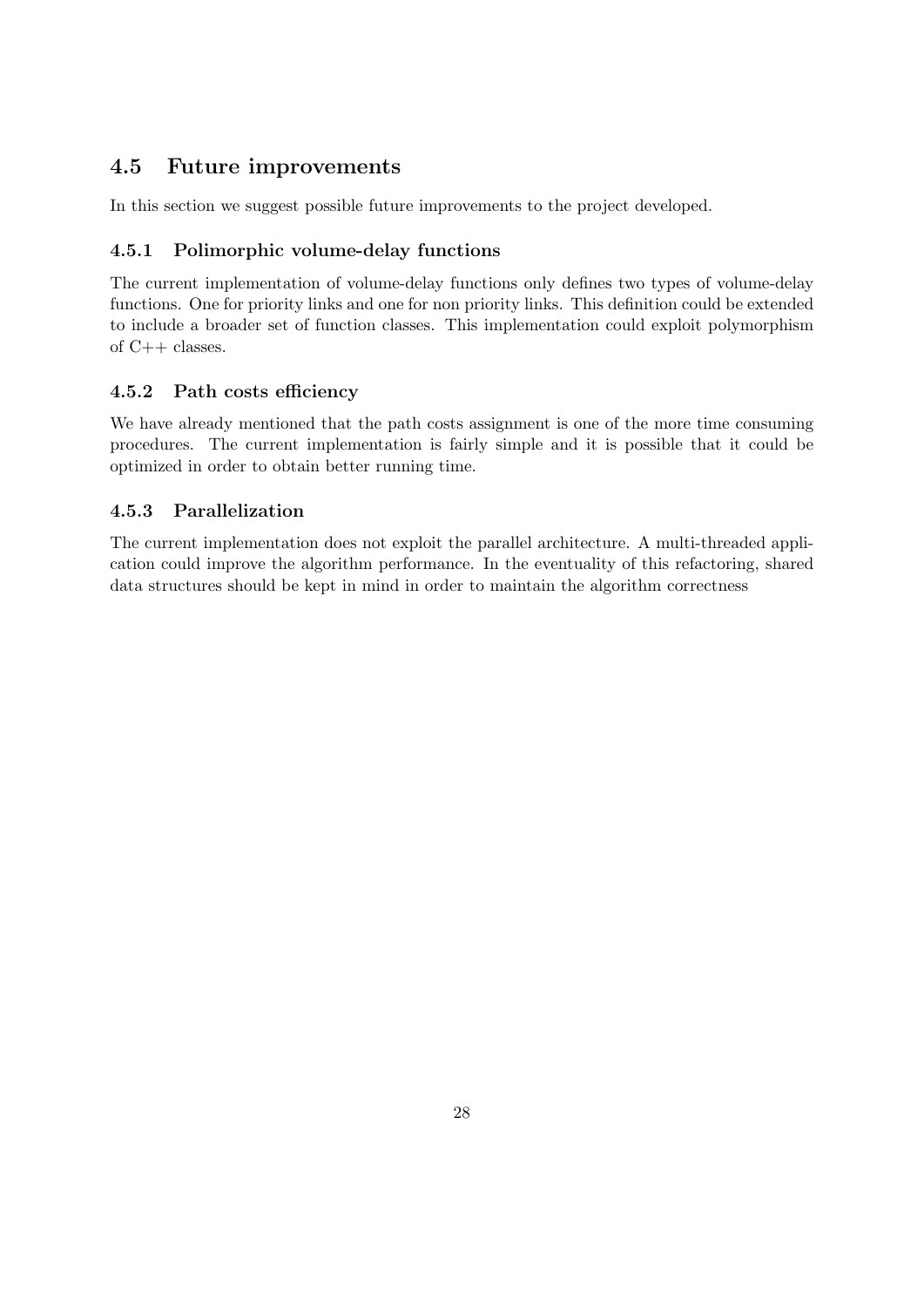#### 4.6 Alternatives

#### INRO EMME

EMME is a commercial software package by INRO. It features modeling and forecasting of transportation networks. Once a model is defined, various traffic assignment algorithms can be run on it to forecast traffic on the network. These algorithm include the Frank-Wolfe's algorithm, which is a link-based iterative algorithm for the traffic assignment problem. The EMME software package offers highly optimized performance and a rich set of useful modeling features.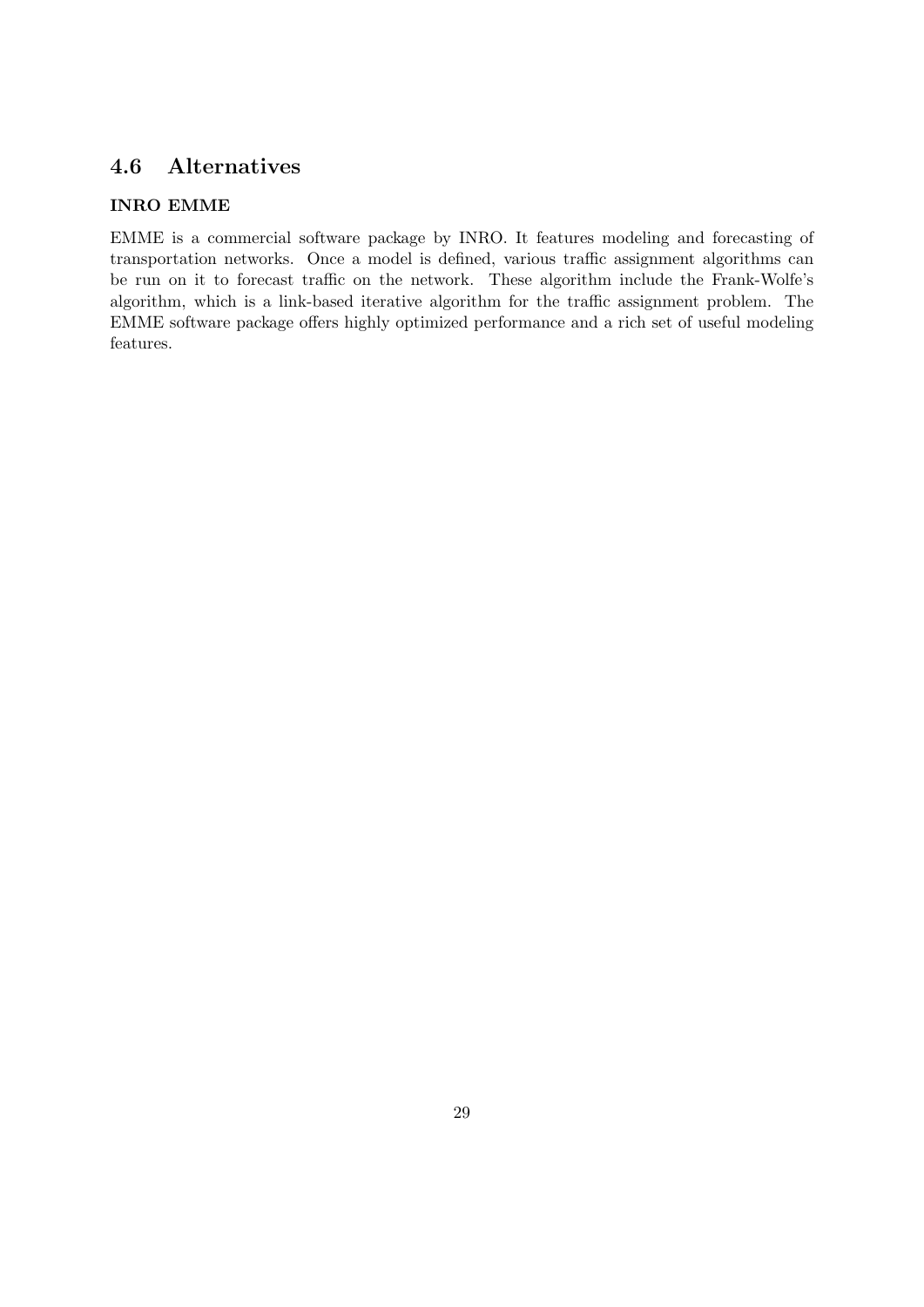#### 4.7 Economical analysis

The following economical analysis gives an estimated value of the commercial value of the project developed.

#### Hardware

The project was developed on a middle tier 2-years-old laptop computer. The laptop was bought at a commercial value of  $\epsilon$ 800. Considering a personal computer's life expectancy of 4 years we can compute the cost of the hardware as a percentage of its total life expectancy. The project was developed during 6 months, therefore the hardware cost associated with it is  $\epsilon$ 100.

#### Software

All the software used in this project is free software. For the main code of the project the Eclipse IDE was used. The programming of the format converter in python was done using the Emacs editor. This document was produced and formatted using LATEX. Therefore the total software cost for the project was  $\infty$ .

#### **Staff**

The project implied two main phases: design and implementation. The specification is not included since the algorithm was derived from an already specified algorithm. Considering 6 months as the project development time and considering 6 hours a week for the design and 4 hours a day for the programming phase. The costs associated with the staff are resumed in the following table.

| Role                                 |                    | Price/hour Total hours Total cost |            |
|--------------------------------------|--------------------|-----------------------------------|------------|
| Software engineer $55 \in$ /hour 144 |                    |                                   | 7920€      |
| Programmer                           | $30 \in$ /hour 672 |                                   | $20160\in$ |

Therefore the final project cost was  $\in$ 28180.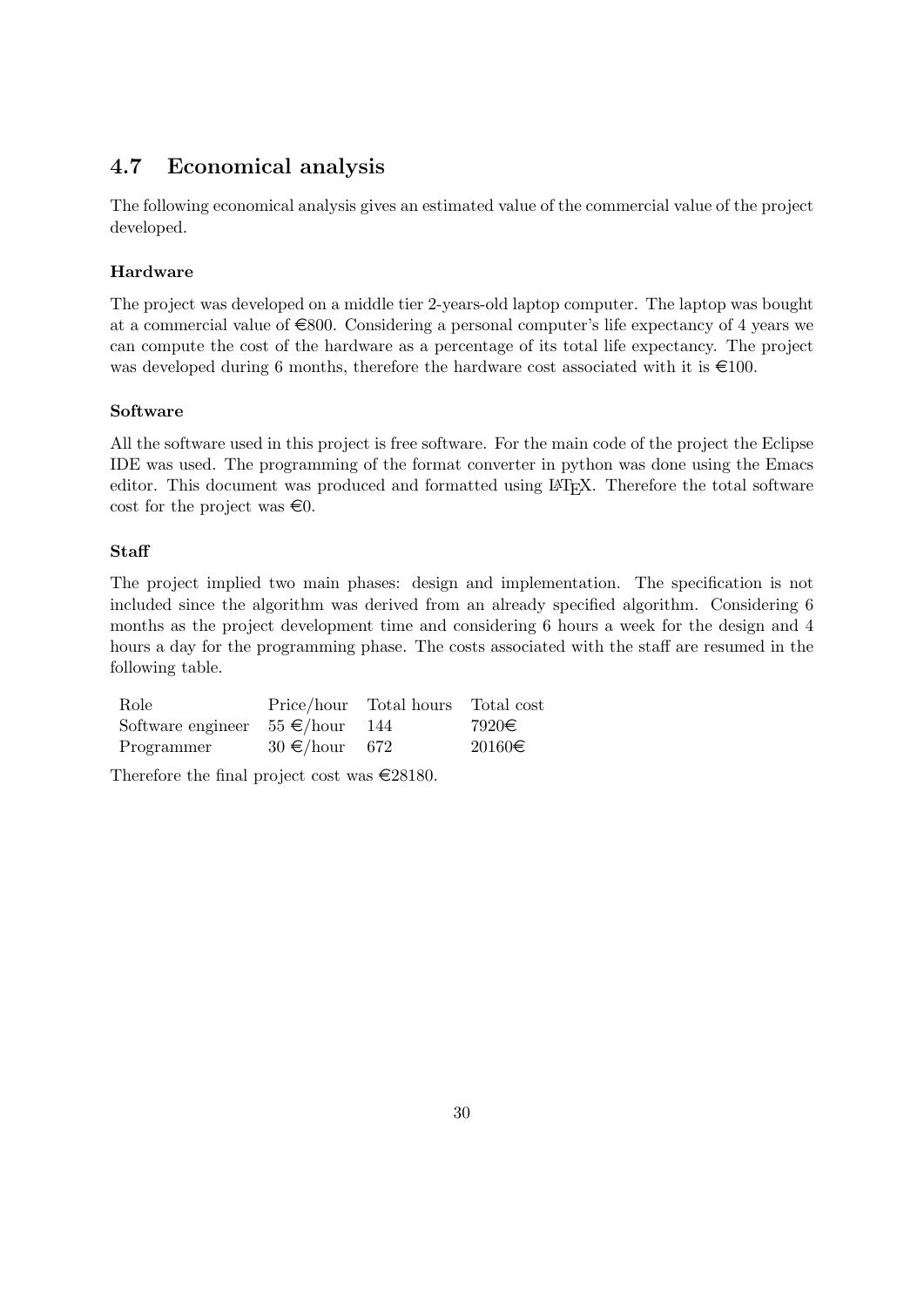#### 4.8 Conclusions

In this project we have implemented two versions of a gradient projection algorithm for the asymmetric traffic assignment problem. The first version was based on the algorithm proposed in [5] for the diagonal traffic assignment problem while the second was a modification of it.

Even though in theory the number of paths can grow exponentially during the problem's resolution, the implementation has shown that path-based algorithms can be considered in order to solve the problem efficiently, even on large scale networks.

We have found that the best practical performance for the shortest path tree computation is obtained using the D'Esopo-Pape extension to the Bellman-Ford's algorithm. On the other hand, we have shown that the SLF-LLL extension does not achieve good results in the experiments and its performance is comparable to the basic version of the label-correcting algorithm.

The profiling of the application has shown that the most time consuming procedures are the shortest path tree search and the path cost update method. Therefore optimizing these procedures could lead to a significant speedup in the algorithm's performance.

We have noticed that the choice of the step size modifier is critical for the convergence speed of the algorithm. Most of the step sizes described in this document are selected a priori, usually as a function of the current iteration number. We argue that an intelligent choice on the step size, maybe defined as a function of the current solution, could show better convergence results since it could directly exploit the problem structure. An attentive analysis should be necessary while defining this new function so that the convergence conditions remain valid.

In the first version of the algorithm implemented the step size is dependent on the second order derivatives of volume-delay functions. We have found though that this step size definition leads to oscillations in the gap function trend during the execution of the algorithm.

Finally we have noticed that unfortunately in neither of the algorithms implemented the convergence speed is highly remarkable.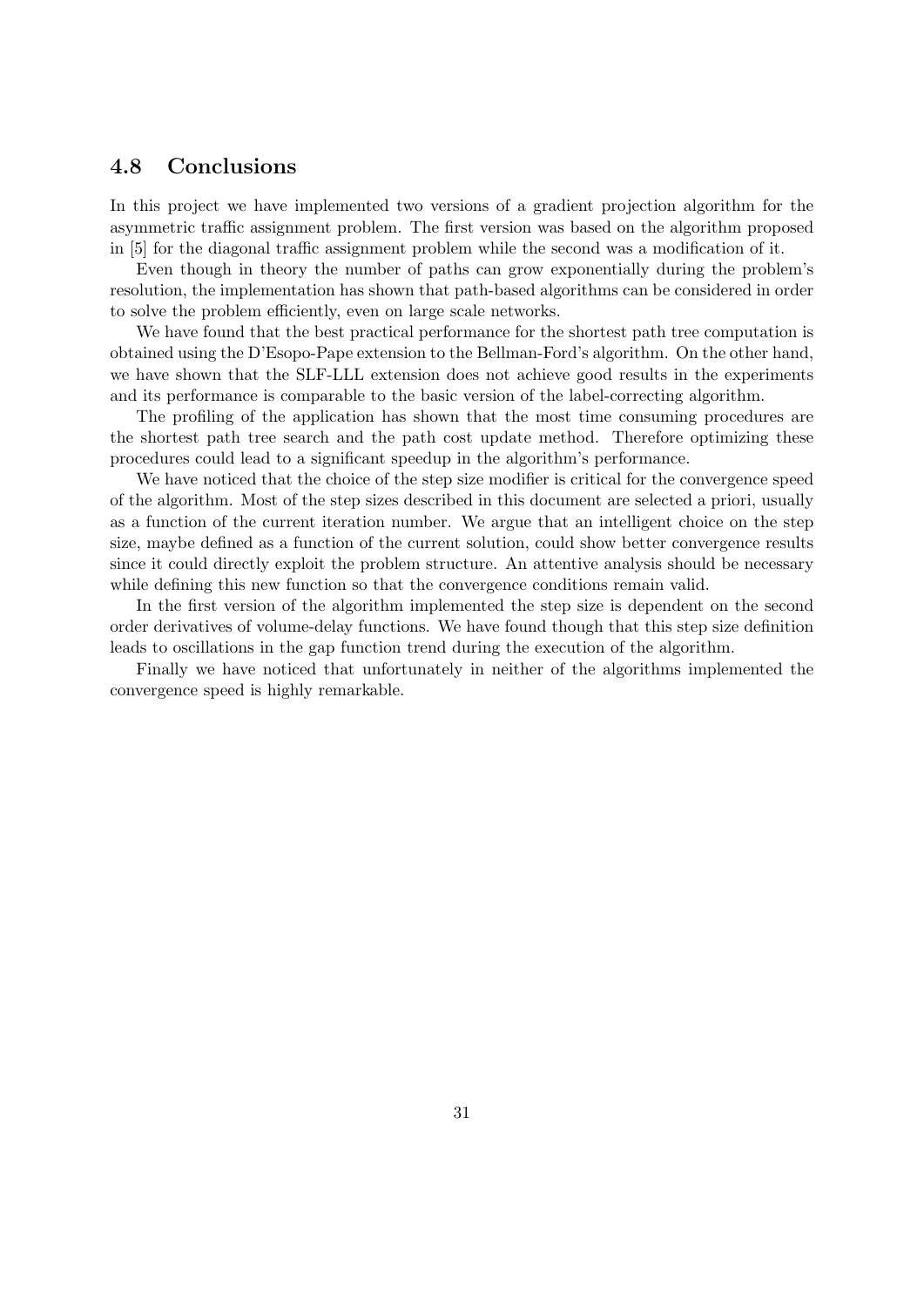#### 4.9 User manual

This section describes the steps necessary in order to execute the algorithm.

#### 4.9.1 Compilation

The project must be compiled from source code. This can be done by simply compiling all the source code files and header contained in the  $src$  folder with any  $C+11$  compatible compiler. The  $C++11$  version flag must be passed as a parameter to the compiler. Using the gnu- $c++$ compiler the following command compiles the project to the ata executable file

#### $g++$  std=c++11 src/\*.cpp src/\*.h -o ata

#### 4.9.2 Parameters

The program expects a valid configuration file as parameter. If no configuration file is provided the file ata.conf in the current directory is used as the default configuration file. If no such file exists an error is thrown.

#### 4.9.3 Configuration file format

A demo configuration file can be found in conf/demo.conf. The configuration is composed of (keyword,value) pairs. Each pair must span a single line and must be separate by a whitespace character. The keywords are

output filepath to the file where the results should be saved. Results are saved in .csv format.

network filepath to the file containing the network representation.

matrix filepath to the file containing the trip rate matrix representation.

max-speed maximum speed in kilometers per hour to be considered when calculating link's travel times.

priority-alpha parameter for the priority volume-delay functions.

priority-beta parameter for the priority volume-delay functions. Beta must be greater then one.

np-theta parameter for the non priority volume-delay functions.

np-b parameter for the non priority volume-delay functions.

modeling-time length in hours of the modeling time period considered.

epsilon required precision to reach convergence.

ata-algorithm gradient projection algorithm selected. 0 for the original, 1 for the modified version.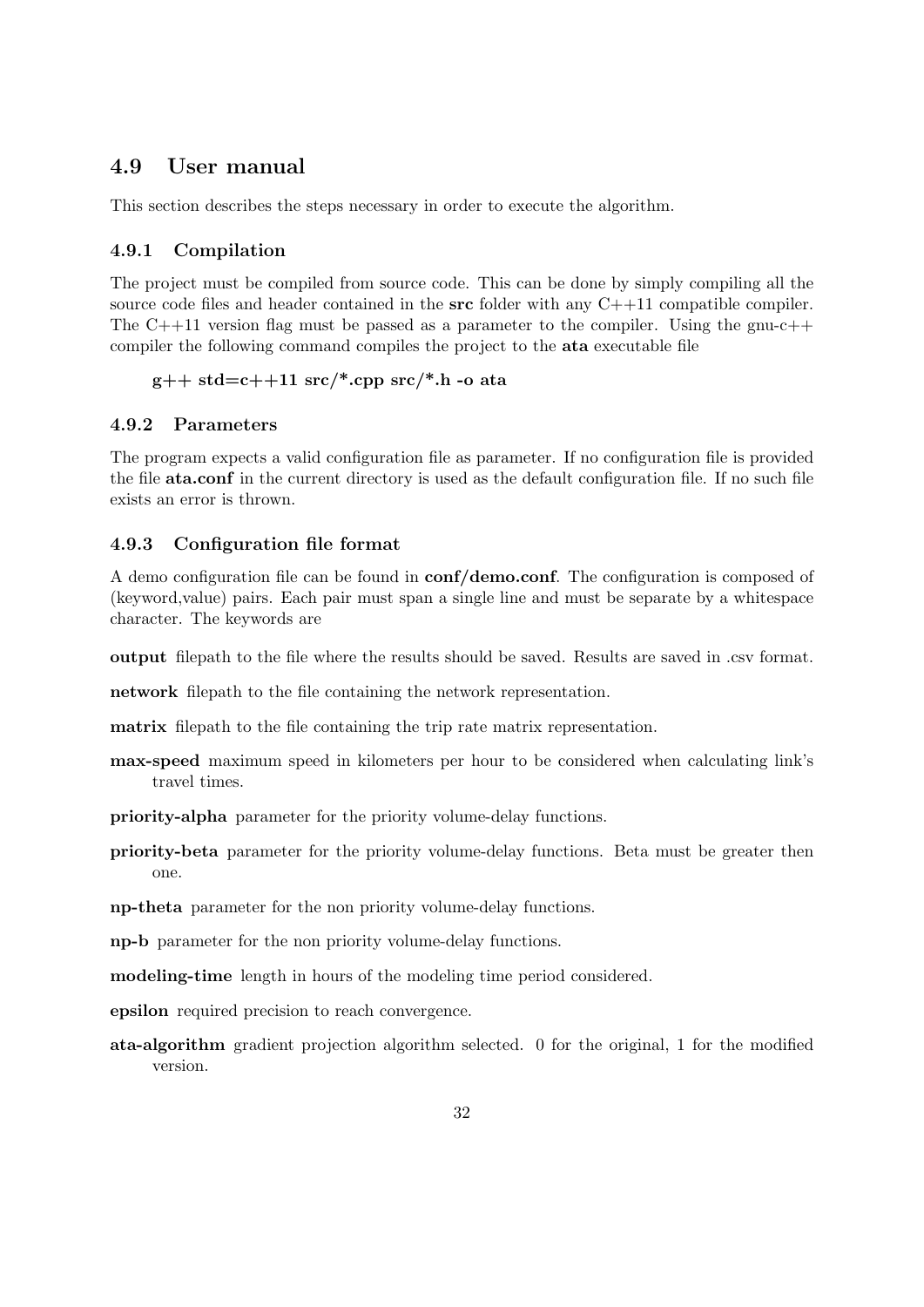spt-algorithm shortest path tree algorithm selected. 0 for SLF-LLL, 1 for D'Esopo-Pape, 2 for Bellman-Ford.

#### 4.9.4 Input file format

The program implemented reads the network structure and the trip rate matrix from external input file. These files must be specified in a particular format in order to be parsed correctly.

#### Input .ata file format

Contains a list of the nodes and links of the network. A demo .ata file can be found in data/demo.ata. Each node corresponds to a node record. Each link corresponds to a link record. The fields of both of these records are defined in the following tables

Node  $record = type$  id

|  | Field Type Description                             |
|--|----------------------------------------------------|
|  | type char c for centroid nodes, t for normal nodes |
|  | id int unique node identifier                      |

Link  $record = from to length type capacity$ 

| Field    | Type               | Description                                    |
|----------|--------------------|------------------------------------------------|
| from     | $int_{ }$          | identifier of link's starting node             |
| to       | int                | identifier of link's ending node               |
| length   | double             | link's length in kilometers                    |
| type     | $int_{\mathbb{R}}$ | 1 for priority links, 0 for non priority links |
| capacity |                    | double link's capacity                         |

#### Input .mat file format

The program uses the input matrix format defined in the INRO/EMME user manual as the trip rate matrix format.

#### Input file converter

One of the initial decisions in the project was to use the INRO/EMME format also for the network representation. Due to the unnecessary parsing of a large portion of the input files we decided to define the .ata data format described in 4.9.4. Though, since most of the network representations are expressed in the INRO/EMME format, we implemented a converter from the original to the .ata format. The converter, implemented in python, can be found in data/ataconverter.

The converter takes as input a network structure file as defined in the INRO/EMME user manual and outputs a file in the .ata format corresponding to the same network.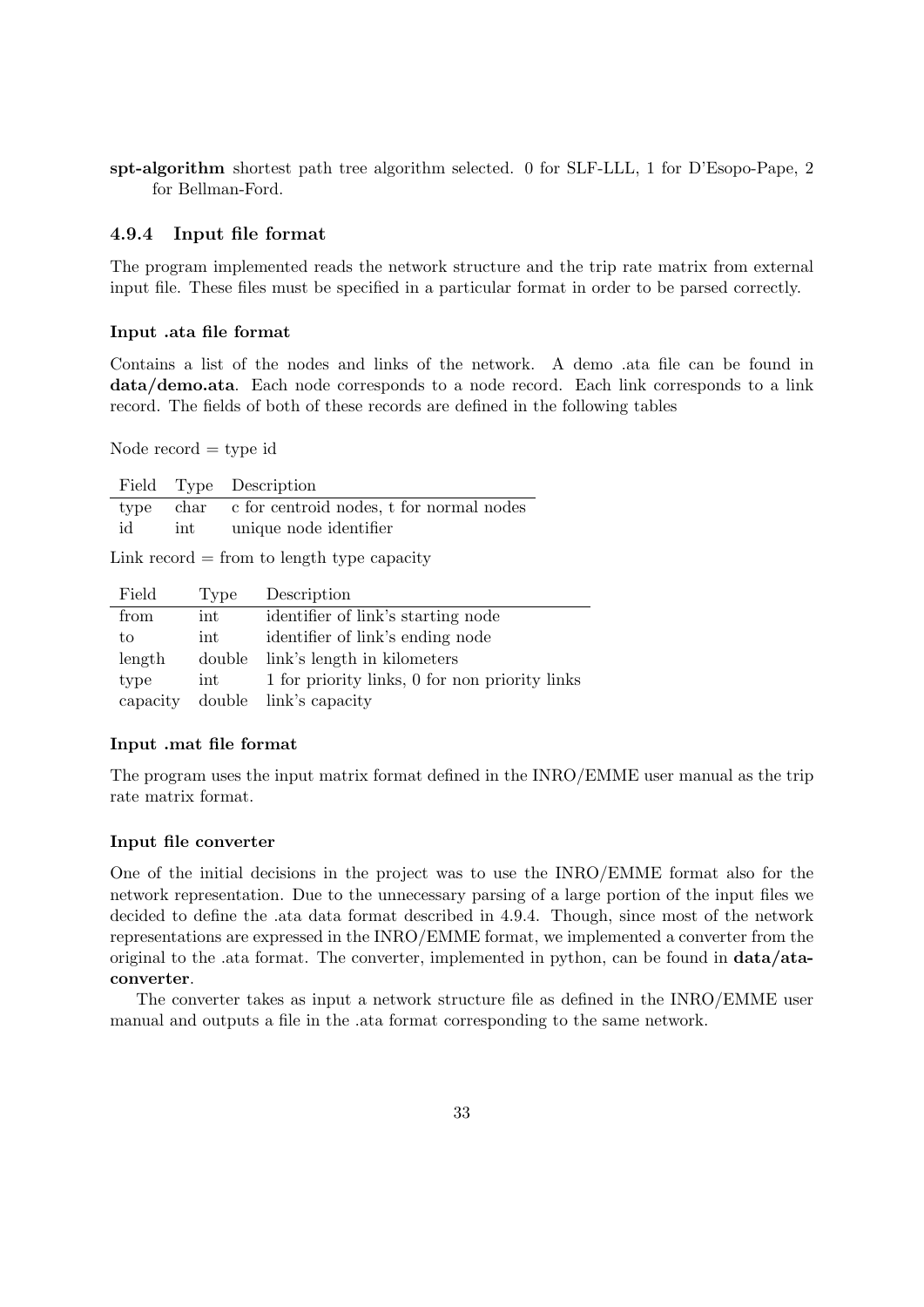One important thing must be noticed in order to convert successfully between the two formats: the user defined data 2 for the link records in the INRO/EMME format must contain the link's capacity.

A third file containing the non priority links can be passed as input in order to define link priorities in the network. The priority file should contain an header and then a list records defined as a pair (starting node id, ending node id) for each non priority link in the network. The starting and ending node identifiers must be separated by a whitespace character. Each pair must span a single line.